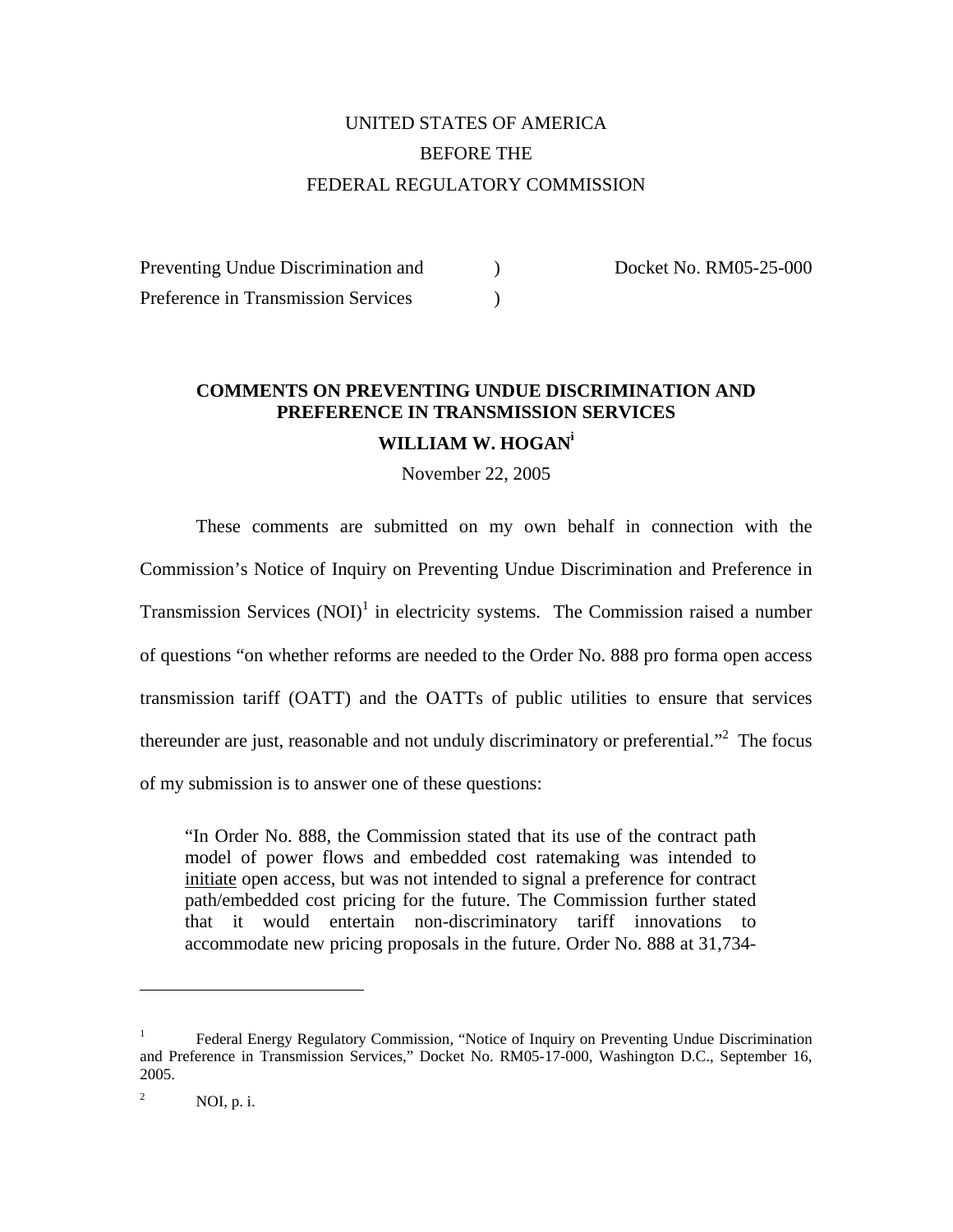35. Should the Commission continue to use the contract path model in the future $?$ <sup>3</sup>

No.

The present comments elaborate on the importance of this answer and discuss the implications for many interconnected issues that face the Commission. Despite the Commission's expressed desire to narrow the inquiry "… to pursue instead a pragmatic approach to reforming Order No. 888 that focuses on the specific problems that continue to exist and targeted remedies to address them,"<sup>4</sup> many persistent problems of open access flow from the fundamental choice of the contract path model. The effects have implications beyond the narrow questions posed by the NOI, and spill over into other areas that the Commission is considering independently. These other matters include mandatory reliability rules, procedures for calculating available transfer capability (ATC), security-constrained economic dispatch (SCED), native load protection, transmission investment, long-term transmission rights, and resource adequacy, to name just a few.

Implicit in most of the Commission's approach to these topics is a view that the subjects can be separated from each other and dealt with more or less in isolation through pragmatic approaches without raising much concern about a more general framework. But the implicit assumption needed to make such separation possible is that the

<sup>3</sup> NOI (emphasis in original), p. 13.

<sup>4</sup> NOI, p. 8.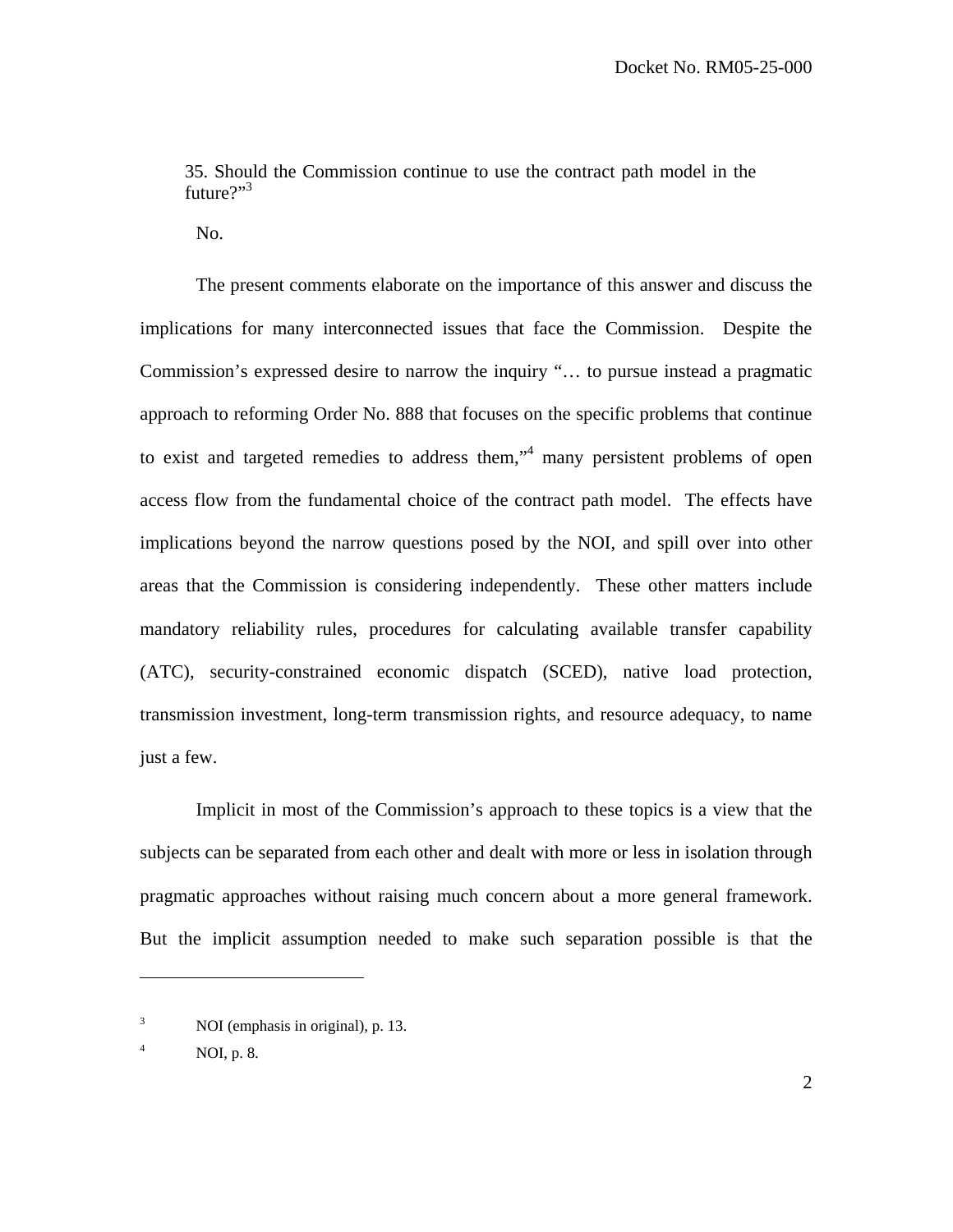underlying simplification of the contract path model is valid, or at least workable if not correct in detail. Unfortunately, this implicit assumption is without foundation. And without this foundation, the whole edifice crumbles under pressure. The supposed simplification of the contract path model is a costly illusion. Fundamental reform is required to achieve the Commission's objectives. Inconsistent targeted remedies whose principal appeal is a superficial simplicity are likely to be at best ineffective and at worst counterproductive.

Fortunately, the reform required is fundamental but not dramatic. The necessary elements are relatively few and the benefits should be substantial. The most difficult task would be to change perspective to accept the reality of the electricity system and adopt the natural alternative to the contract path model for open access. The alternative approach provides an organizing framework that the Commission could apply in many areas to guide analysis and design of new policies to address the problems ahead. The alternative model would also change the nature and focus of many of the other questions raised in the NOI. Until the fundamental issue is resolved, the conversation has nowhere to go.

## **Open Access, Network Interactions and Transmission Capacity**

The Commission undertook a major task in Order 888. The purpose was to remove impediments to competition in the wholesale electricity bulk power market. A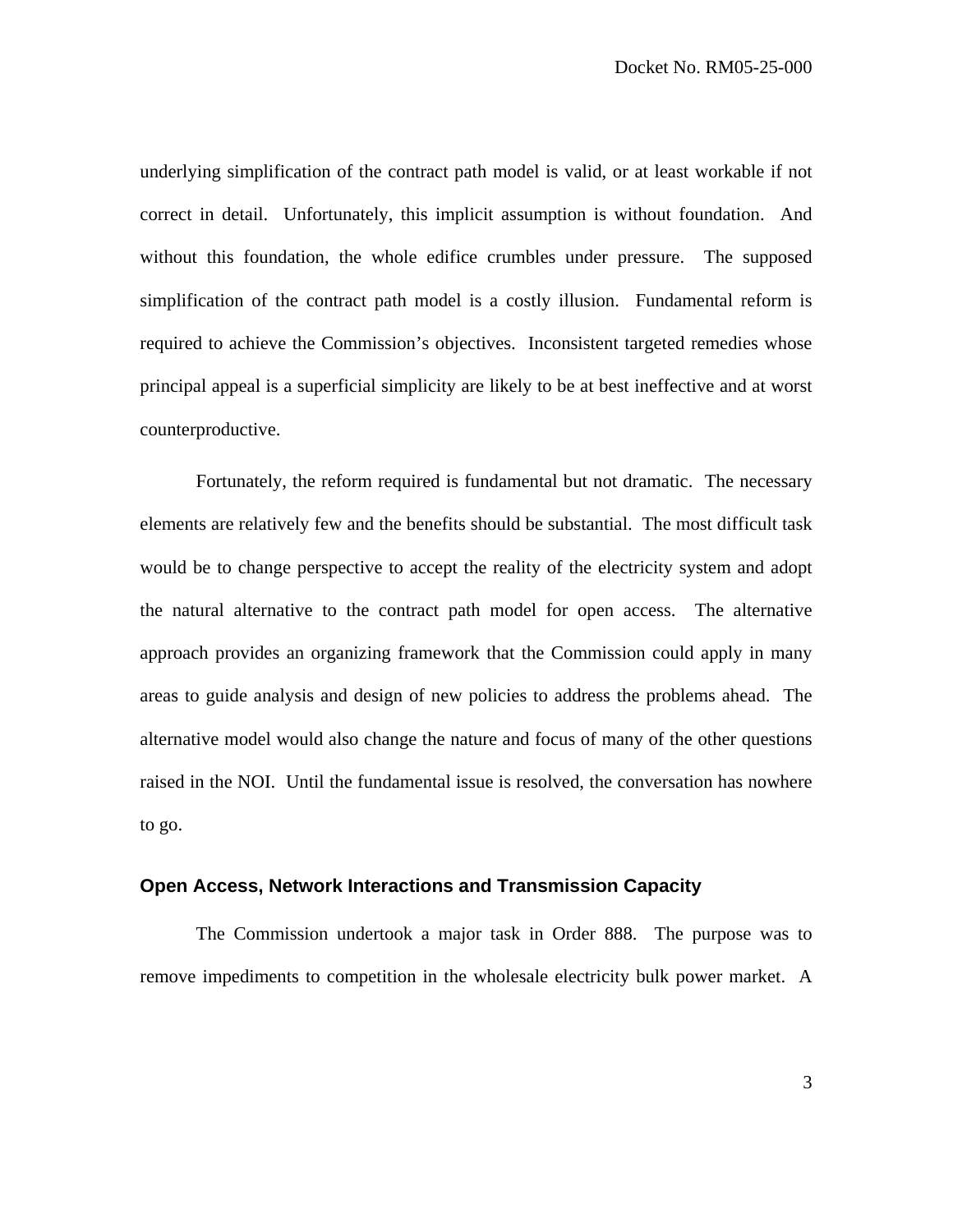critical impediment is access to the integrated transmission system under terms and conditions that would avoid undue discrimination. As stated in Order 888:

 "Today the Commission issues three final, interrelated rules designed to remove impediments to competition in the wholesale bulk power marketplace … . The legal and policy cornerstone of these rules is to remedy undue discrimination in access to the monopoly owned transmission wires that control whether and to whom electricity can be transported in interstate commerce."<sup>5</sup>

The idea is simple in concept. The technology for electricity systems implies that there is only one interconnected transmission grid over very large geographic, economic and political regions. It would be neither practical nor desirable for competitors to duplicate this grid. Hence, access for all parties to use the same grid without undue discrimination must be a cornerstone of policy. The goal, therefore, is important and essential.

The precise meaning of the term "undue" is not clear. My understanding is that the Commission has taken the approach that "undue discrimination" sets a high standard even though it does not necessarily eliminate all differences. The problem is not in defining the degree of non-discrimination further. Rather, the problem arises in the rules to define the constituent parts of open access.

 The core problem arises from the inherent nature of the electricity transmission grid. As the Commission explained at length in Order 888, the interconnected grid

<sup>5</sup> Order 888, April 24, 1996, p. 1.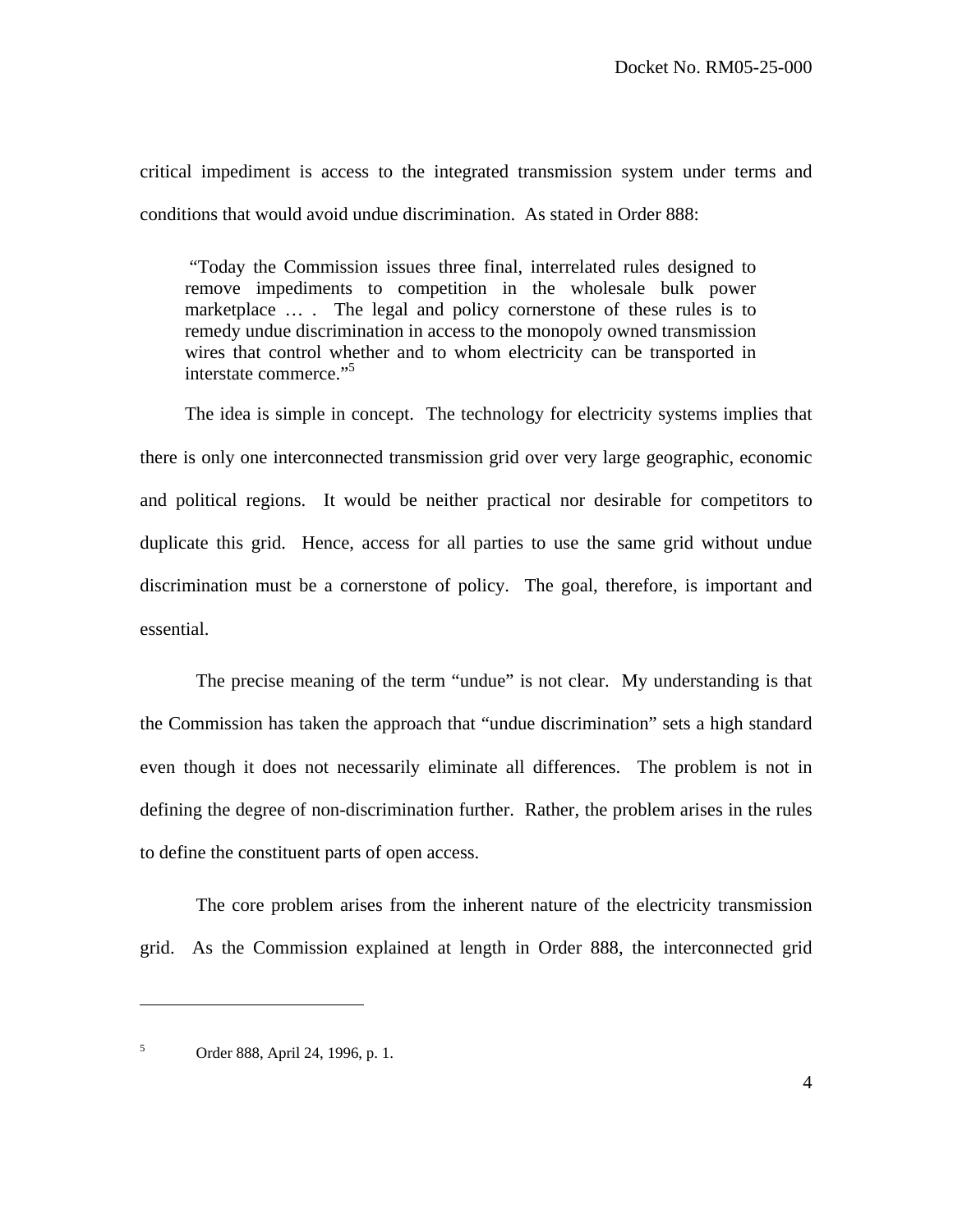produces strong physical interactions among all sources and uses of power.<sup>6</sup> The "transportation" process between source and destination is not like that presumed for other controllable networks with a simple "path" that can be assigned for the transaction. To a first approximation, the actual flow of power disperses across every possible path in the proportions required to equalize the marginal impedance across all paths. As the Commission stated:

 "A contract path is simply a path that can be designated to form a single continuous electrical path between the parties to an agreement. Because of the laws of physics, it is unlikely that the actual power flow will follow that contract path. … Flow-based pricing or contracting would be designed to account for the actual power flows on a transmission system. It would take into account the "unscheduled flows" that occur under a contract path regime."<sup>7</sup>

 This observation has extensive implications. For example, because of these parallel flows it follows that every transaction has some impact on every constraint in the interconnected grid. These impacts can be so substantial that it is not possible to define or calculate the transmission capacity between locations without also specifying how the grid is used in other locations. This fact is not news to the Commission, and many parties contributing to the discussion leading to Order 888 and the associated Real Time Information Network (RIN) made this point. For example, consider:

"A primary purpose of the RIN is for users to learn what Available Transmission Capacity (ATC) may be available for their use. Because of

1

<sup>6</sup> Order 888, pp. 92-98

<sup>7</sup> Order 888, April 24, 1996, footnotes 184-185, p. 93.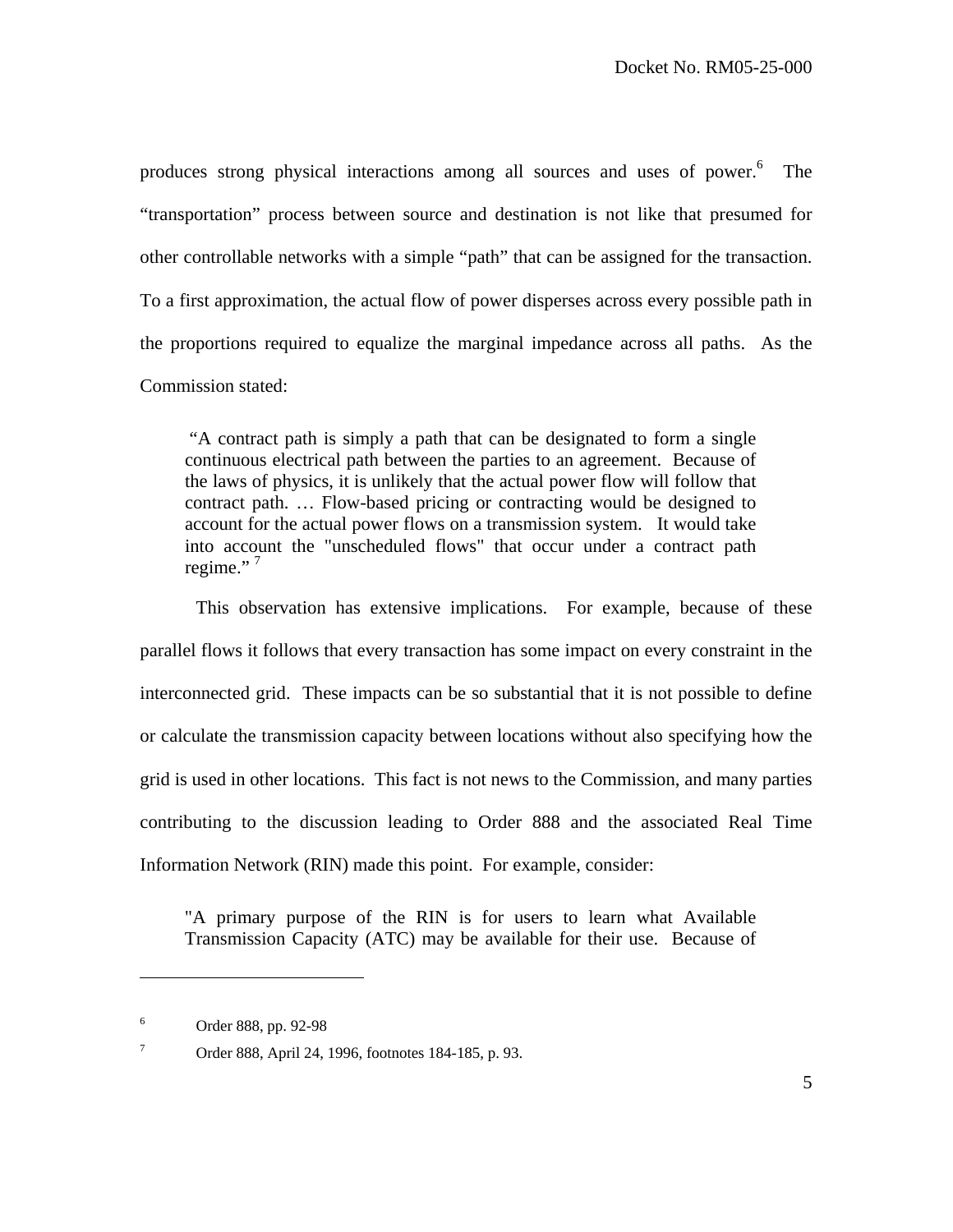effects of ongoing and changing transactions, changes in system conditions, loop flows, unforeseen outages, etc., ATC is not capable of precise determination or definition."8

 However, at the core of the Commission's contract path approach in Order 888 is idea that ATC can be defined, calculated and allocated in advance so that the participants can make decisions on how to use the network. But if ATC is not capable of precise determination or definition, the contract path cannot be the tool for evaluating or allocating use of the grid.

 This inherent circularity in the definition of the contract path model for ATC is not unique to the Commission's approach or to the United States. It is a fundamental property of the current technology for electric power transmission grids. The same problems faced by the Commission appear throughout the world, and appeals to the contract path approximation fail for the same reasons. For example, in a desire to "simplify" the rules for transaction between countries, the European Union has been trying to resolve the contradictions of the contract path definition. However, the contradiction is fundamental and it does not go away, as summarized in a discussion of the European Transmission System Operators (ETSO) attempts to define the equivalent of ATC:

"Does the draft Regulation set the right objective when it requires TSOs to compute and publish transfer capacities? ETSO says both yes and no …in many cases the (Net transfer capacity or NTCs) may be a somewhat

<sup>8</sup> Comments of the Members of the PJM Interconnection, Request for Comments Regarding Real-Time Information Networks, Docket No. RM95-9-000, FERC, July 5, 1995, p. 8.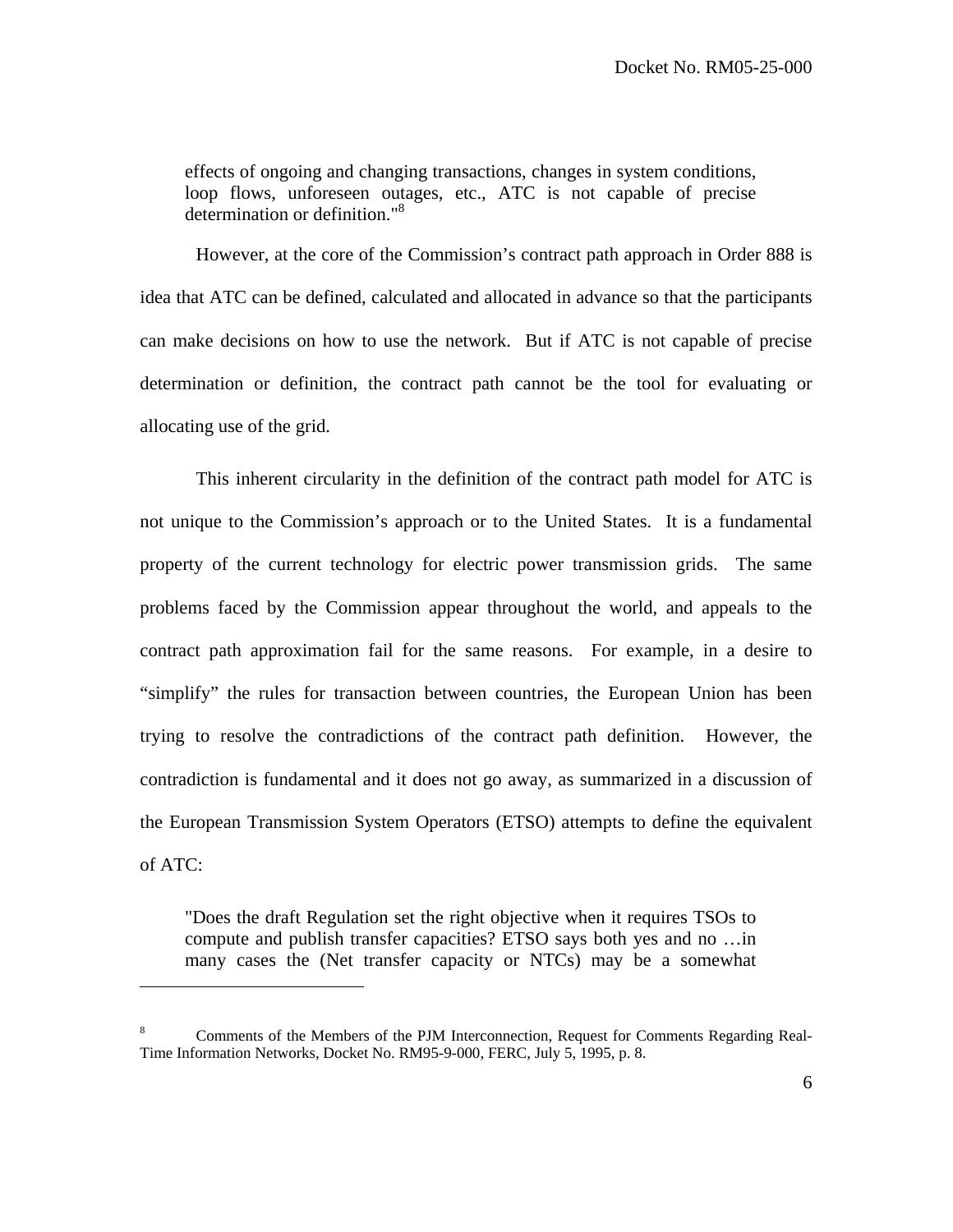ambiguous information…The core of the difficulty raised by transfer capacities lies in the fact that they do not obey usual arithmetic: 'it makes no sense to add or subtract the NTC values…' Put it in other ways, in order to compute the maximal use of the network, one needs to make assumptions on the use of the network! This definition is restated and elaborated in ETSO (2001a) (p. 6)."<sup>9</sup>

 The same issues arise in every interconnected transmission grid. Despite the discomfort of its implications, the basic fact is persistent and pervasive. The central problem with the contract path model and the associated ATC is that they are fictions. The gap between the fiction and reality is material and the actual ability to move power between two locations can vary from a great deal to zero, depending on the configuration of other sources and uses at different locations. This substantial gap between the fiction and the reality allows, sometimes even requires, the transmission provider to exercise undue discrimination.

 In its recent request for comments on issues related to the problems with ATC calculations, the Commission noted that there were many difficulties that inhibited open access. However, the Commission argued that a principal problem was a lack of standardization that left too much room for discrimination.

"Transmission providers have incentives to understate ATC on those paths valuable to power sellers that are competitors to a transmission provider's own (or its affiliate's) power sales. The lack of clear and consistent methodologies for calculating ATC can allow transmission providers the discretion to control the transmission system to favor their own power sales

1

<sup>9</sup> J. Boucher and Y. Smeers, "Towards a Common European Electricity Market--Paths in the Right Direction…Still Far From an Effective Design," Belgium. September, 2001, pp. 30-31. (see HEPG web page, Harvard University).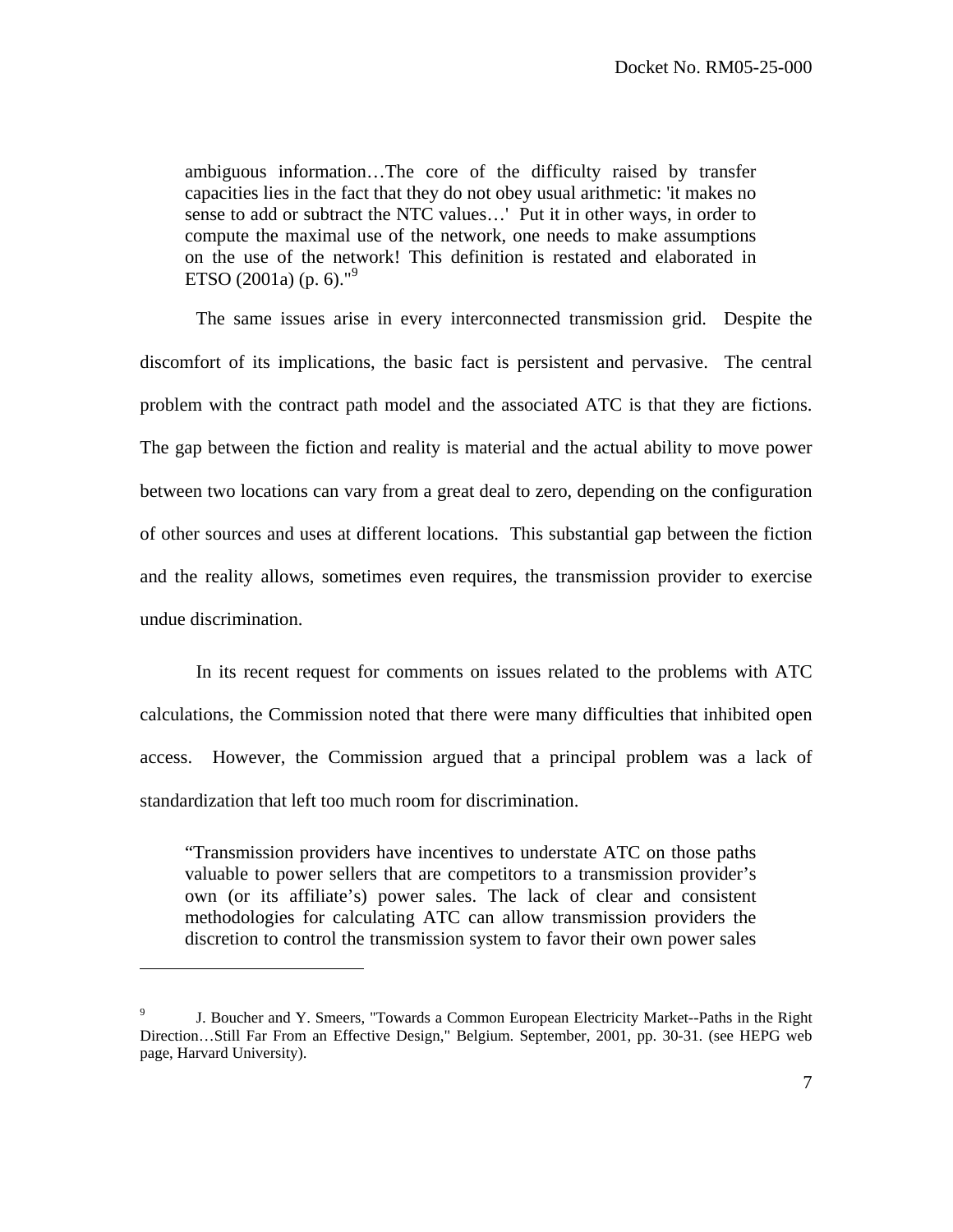or those of their affiliates. ATC can vary considerably depending on the criteria they use to calculate it and the order in which the calculations are made. Although the Commission has required transmission providers to post the formula for calculating ATC, the transmission provider has sole responsibility for, and a great deal of discretion in, its calculation. More rigorous and consistent standards and procedures for ATC calculations would help ensure that transmission providers' exercise of discretion in their calculation of ATC does not result in undue discrimination with respect to interstate transmission."<sup>10</sup>

 This focus on standardization makes an implicit assumption that there is a possible standardized definition that would meet the Commission's objectives. If there were such a possibility, then standardization would have merit. But if the basic idea is without foundation, then standardization is an illusion.

 The more fundamental point was addressed in the North American Electric Reliability Council (NERC) Long-Term AFC/ATC Task Force Report that the Commission cited as a principal source of its analysis. In particular:

"The Transfer Capability between two areas is typically assessed or determined by modeling a generation excess in the "from" area at a specific source point(s) and a generation deficiency in the "to" area at a specific sink point(s). The increased source level at which the loading on a transmission element is at its normal rating (with no contingencies) or its emergency rating (with an outage of a generation unit or a transmission element) is be defined as the incremental Transfer Capability.

 Selection of the specific source and sink points will impact the calculated 'power transfer distribution factors' and various transmission facility loadings to determine the AFC/ATC values and to determine the anticipated impact of a Transmission Service Request on specific Flowgates. Therefore, the posted AFC/ATC, as well as the evaluation of a transmission service

1

<sup>&</sup>lt;sup>10</sup> FERC, "Information Requirements for Available Transfer Capability," Notice of Inquiry, Docket No. RM05-17-000, May 27, 2005, p. 6.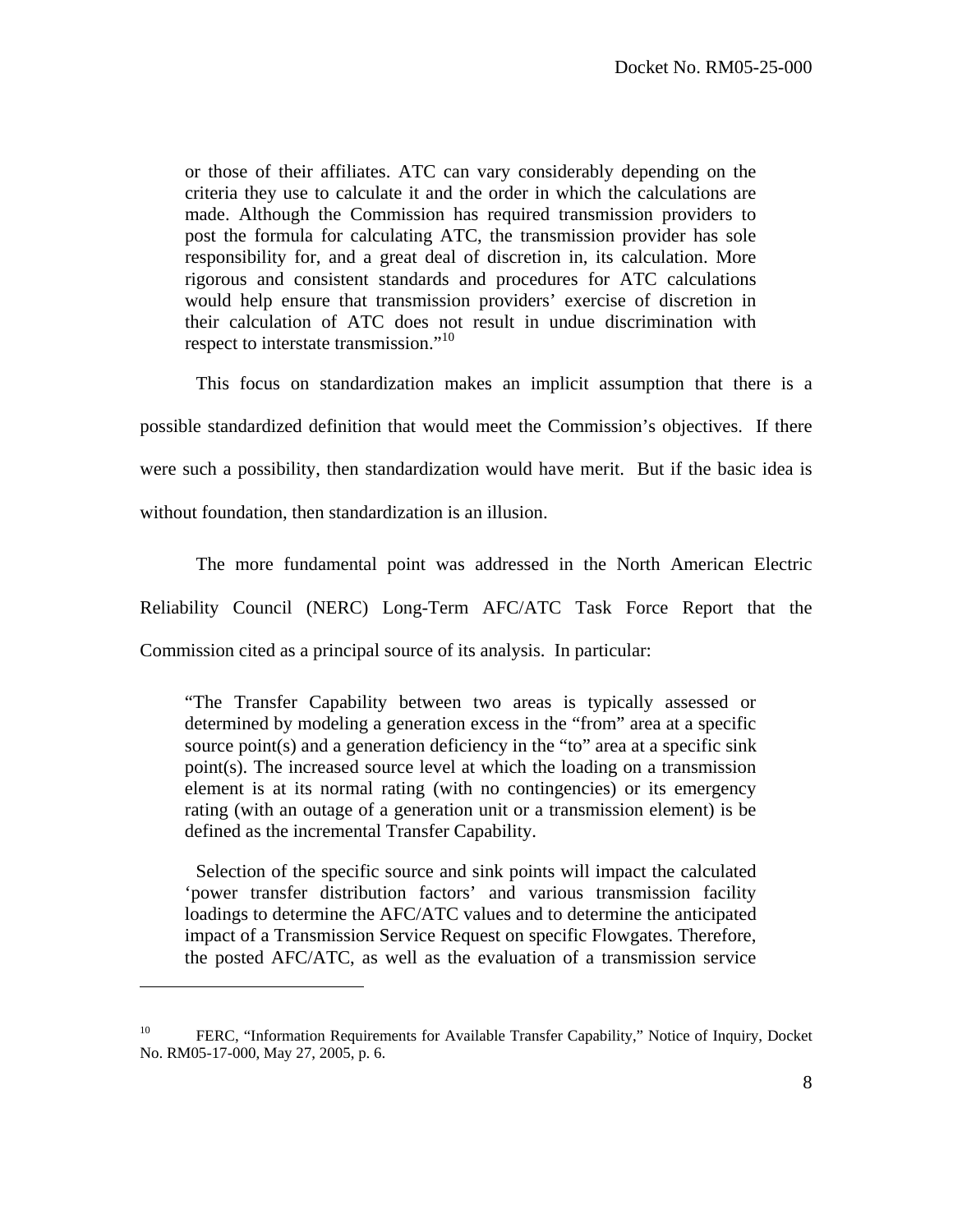request, is greatly influenced by the selection of these points. Transmission service sold based on a set of source/sink points that do not correspond to the generation that moves for the schedule results in inaccurate ATC values." $^{11}$ 

 Hence, it is far more than a general interface between two regions that matters. The precise location of the sources and uses determine the possible incremental transfers. Symmetrically, the same observation applies to all other transactions which have to remained fix. The very concept of incremental (and hence total) transfer capability depends on establishing the pattern of use of the grid. If the ATC on the contract path is to be used to determine how to use the grid, the definition becomes circular. The problem is not that the calculation of ATC is not standardized. The problem is that the concept of ATC on a contract path, with the capacity determined independent of the usage of the grid, is not well defined.

 In Order 888, the Commission recognized these difficulties with the contract path approach, and considered the use of alternatives that would define ATC and establish an associated pricing methodology that was consistent with the actual pattern of power flows in the grid. At the time the Commission judged the alternatives as unproven even though they had appeal. However, in an attempt to speed the move to open access the Commission adopted the contract path model and its associated pricing principles.

"We will not, at this time, require that flow-based pricing and contracting be used in the electric industry. In reaching this conclusion, we recognize

<sup>&</sup>lt;sup>11</sup> NERC, "Long-Term AFC/ATC Task Force Final Report," Revised April 14, 2005, Appendix B, p. 1.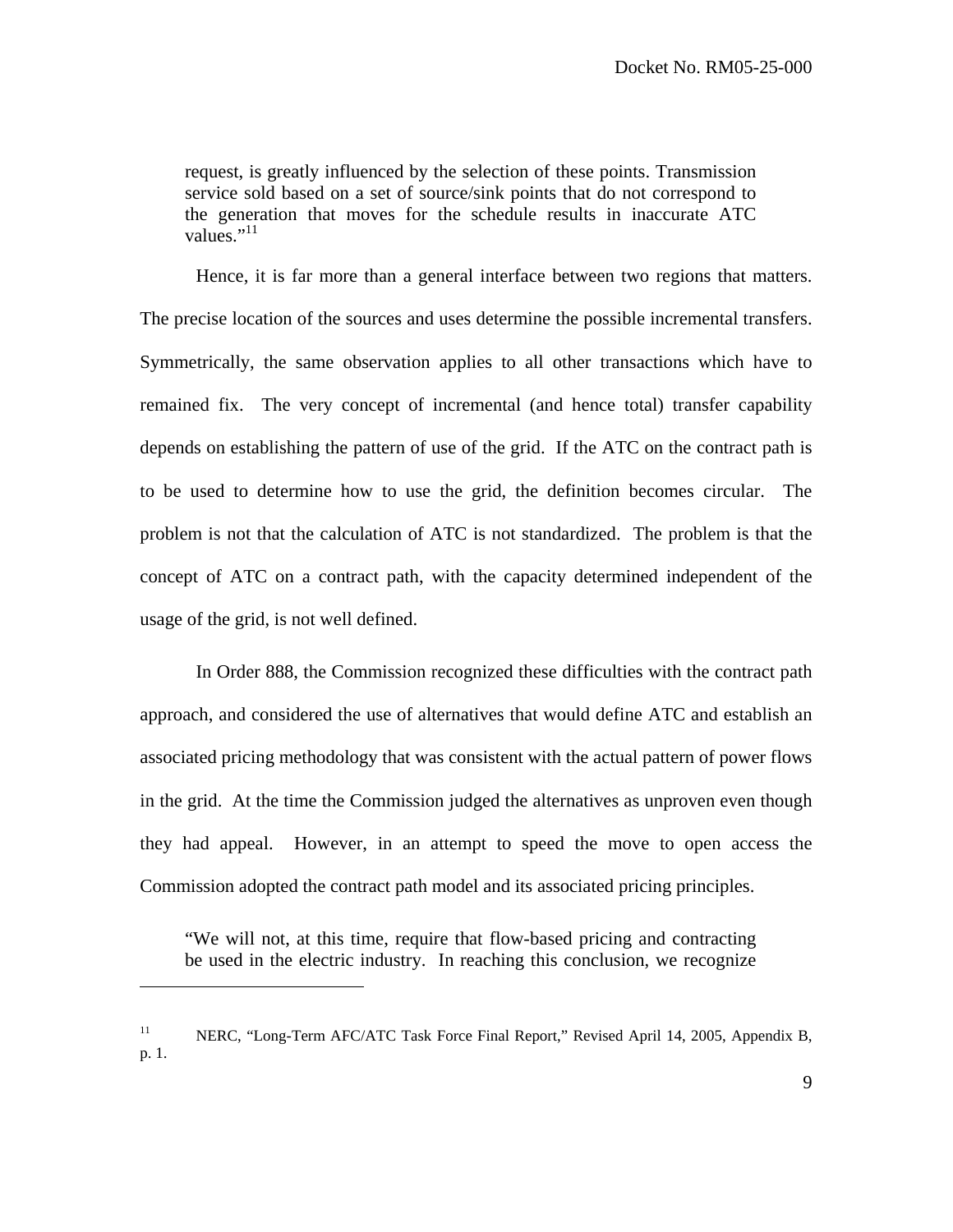that there may be difficulties in using a traditional contract path approach in a non-discriminatory open access transmission environment, as described by Hogan and others. At the same time, however, contract path pricing and contracting is the longstanding approach used in the electric industry and it is the approach familiar to all participants in the industry. To require now a dramatic overhaul of the traditional approach such as a shift to some form of flow-based pricing and contracting could severely slow, if not derail for some time, the move to open access and more competitive wholesale bulk power markets. In addition, we believe it is premature for the Commission to impose generically a new pricing regime without the benefit of any experience with such pricing. We welcome new and innovative proposals, but we will not impose them in this Rule."<sup>12</sup>

 Much has happened since. The hope that the "longstanding approach" of the contract path model could support "a non-discriminatory open access transmission environment" has proven vain. In fact, it was the inherently closed access nature of the old system in preventing a significant volume of third-party transactions that hid the defects of the contract path model.

Evidence of the immediate seriousness of the problems created by Order 888 was readily at hand. For example, shortly after the adoption of Order 888, the NERC recognized that contract-path scheduling would undermine reliability by creating incentives to overload the electricity network system. The NERC immediately adopted transmission loading relief (TLR) protocols to undo the damage whenever the system became constrained.<sup>13</sup> In essence, NERC created an administrative un-scheduling system

<sup>12</sup> Order 888, April 24, 1996, p. 96.

<sup>&</sup>lt;sup>13</sup> Rajaraman, Rajesh, and Fernando L. Alvarado. 1998. "Inefficiencies of NERC's Transmission Loading Relief Procedures." Electricity Journal, October 1998, pp 47-54.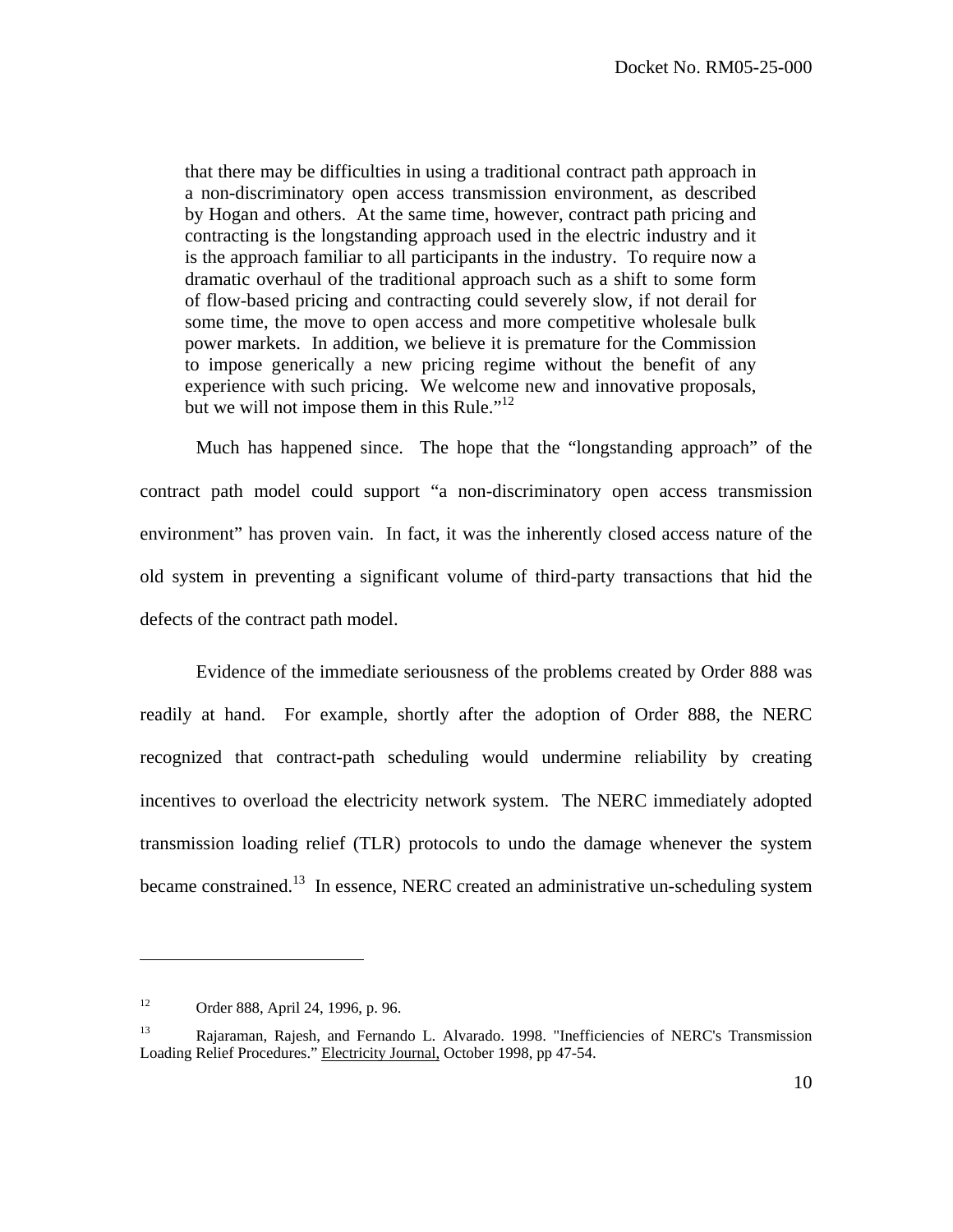to counteract the effects of the mandated contract-path scheduling system.<sup>14</sup> The NERC system did not work well.<sup>15</sup> However, something was necessary in order to keep the lights on.

By contrast, over subsequent years several regions implemented versions of the "new and innovative proposals" the Commission anticipated. There is now extensive empirical evidence of the pervasive and consistent problems that arise when the notional transmission model deviates significantly from reality, and subsequent experience that illustrates the benefits of building the open access rule on a foundation that reflects the critical realities of the flow of power on the grid.

#### **Open Access Framework**

 $\overline{a}$ 

 There are several ways to approach a description of the necessary elements of an open access framework that reflects the actual flow of power on the grid.<sup>ii</sup> The subject has received a great deal of attention, but many misconceptions survive. It is important to understand what is required and what may be a choice. This is especially important in comparing well-defined open access models versus vaguely described alternatives that do not withstand scrutiny.

<sup>&</sup>lt;sup>14</sup> Scott M. Harvey, William W. Hogan, and Susan L. Pope. "Transmission Capacity Reservations" and Transmission Congestion Contracts, "Center for Business and Government, Harvard University, 1997. Available through the author's web page.

<sup>&</sup>lt;sup>15</sup> NERC Market Interface Committee Congestion Management Working Group, 1999.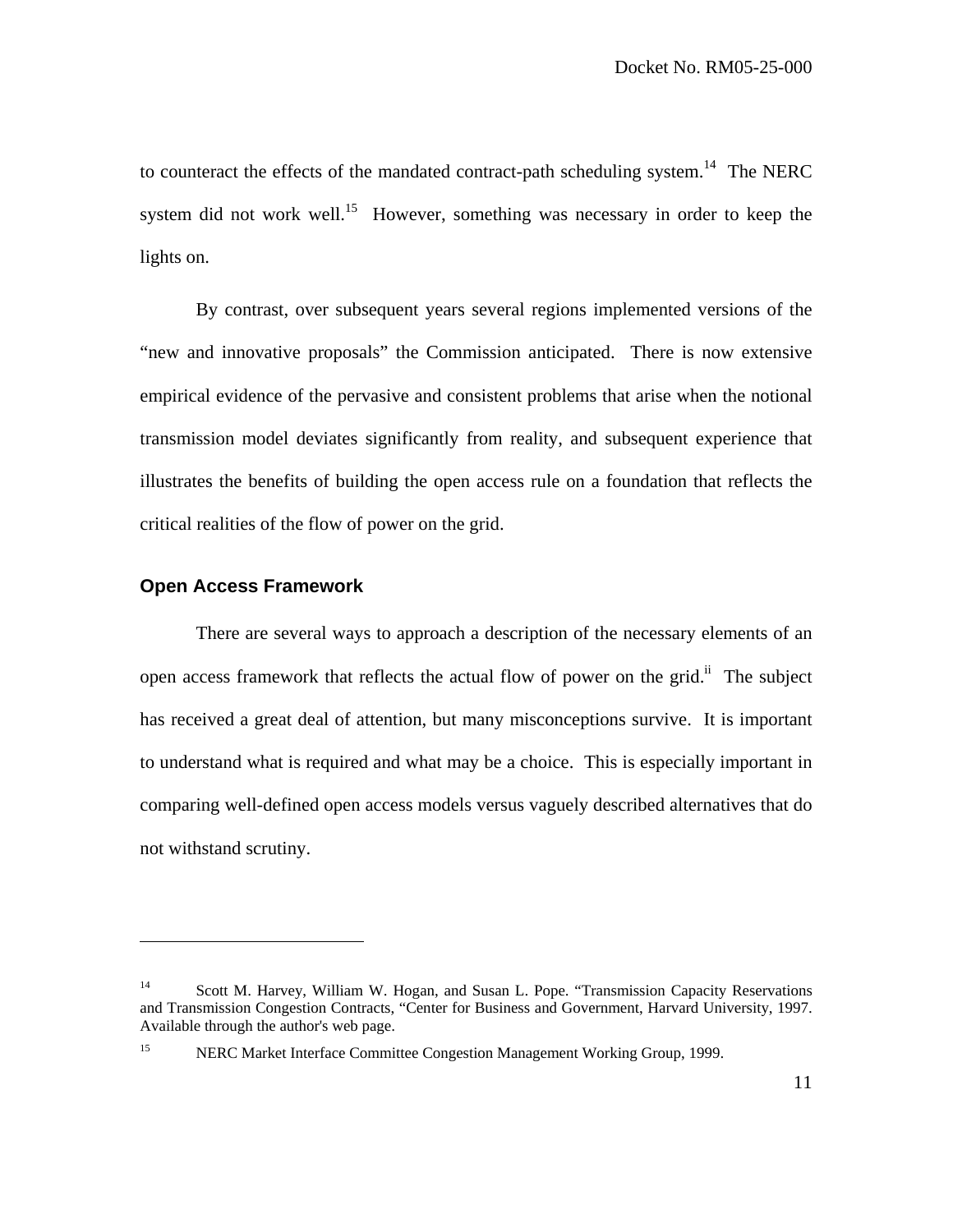First, this is not a debate about centralized systems versus decentralized systems. With current transmission technology, centralized control of scheduling and operations is required. Whether through the control area operator or the TLR-created reliability coordinators, there is explicit central control and coordination of transmission system use. As illustrated by the creation of the TLR process, to do otherwise would be to threaten the reliability of the whole system. The choice, therefore, is in the form of centralized scheduling, control and the associated pricing of transmission use, not between "centralized" and "decentralized," or between "centralized" and "bilateral" frameworks. To be sure, it is possible and desirable to allow for a wide range of bilateral contracting and scheduling to support wholesale bulk power market competition, but at some point near real time these decentralized decisions must be coordinated through the central system operator.

 Second, this is not a brief for organized markets and Regional Transmission Organizations (RTO). While there are benefits from giving explicit attention to organized real-time and day-ahead markets while expanding the scope of coordination across larger regions, the RTOs do more than is absolutely necessary for an open access system. That benefit of an RTO is a separate subject. And the necessary elements for an open access framework follow from principles that apply to any grid, not just the transmission systems organized under RTOs.

 Third, the open access framework does not arise as an issue of market design *per se*. However, the rules and associated pricing for transmission access naturally have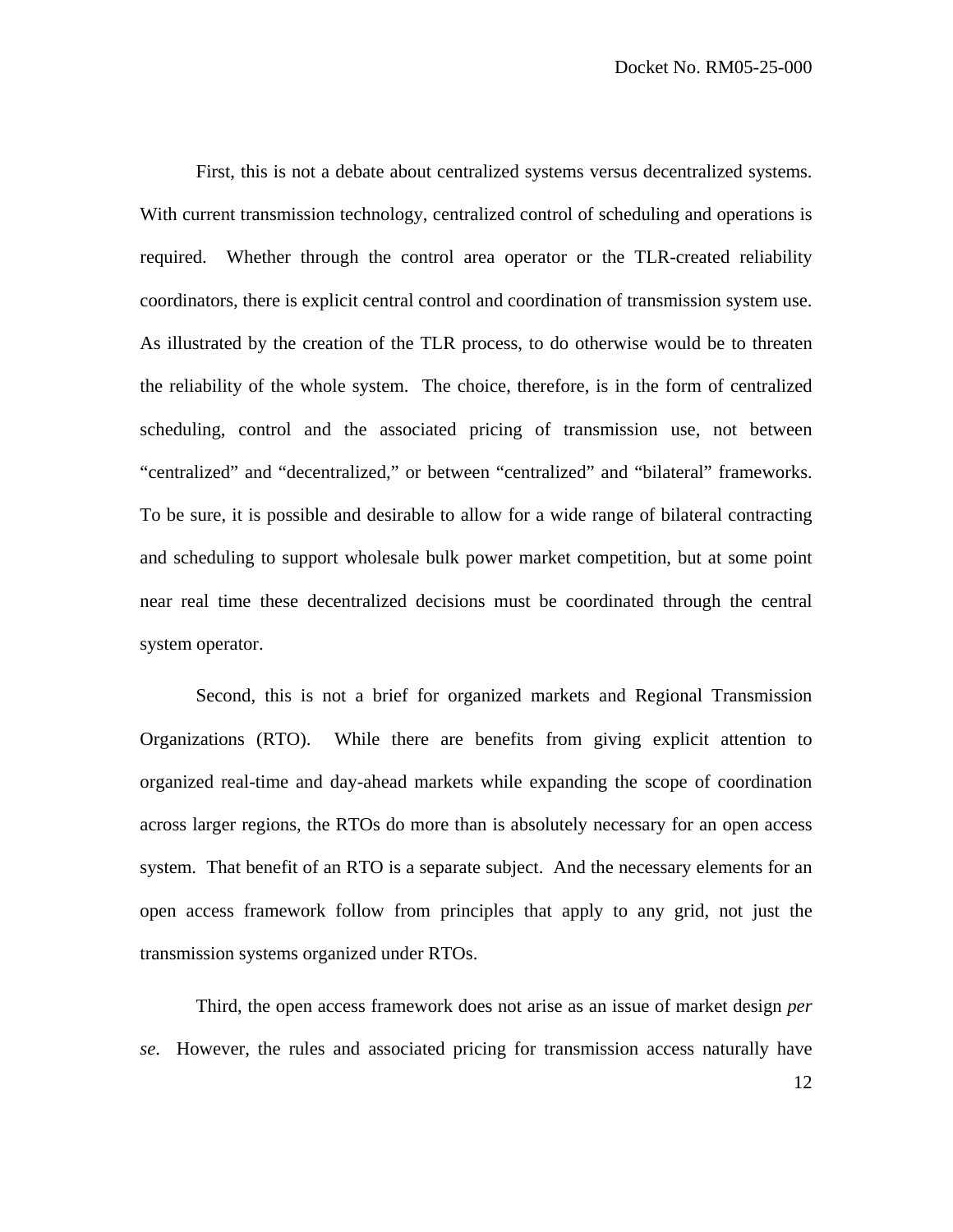implications for the design of wholesale bulk power markets. As the Commission has concluded, open access is a requirement to remove impediments to competition in the wholesale bulk power marketplace. The open access framework constrains and influences the resulting market design.

 One natural way to approach the problem would be through an examination of "Balancing Services." The NOI recognizes that transmission service includes many functions other than simple "transportation." The list of so-called ancillary services includes balancing. To maintain frequency, any electricity system must maintain essentially instantaneous balance between generation and load plus thermal losses. Unlike delivery of commodities with substantial inventories or storage, electricity systems have a very limited tolerance for any imbalance between generation and load. If such imbalances occur, the change in system frequency can damage connected equipment and soon destabilize the system. This requires system operators to coordinate the inputs and outputs across the grid in order to maintain system balance.

 To achieve this balance, the system operator adjusts flexible generating plants and loads. Whether this is described in terms of dispatch, net dispatch, or redispatch relative to schedules, the result is the same. Changes in load or generation, whether scheduled or not, must be balanced in real time, all the time.

13 Transmission limits and other constraints restrict the dispatch choices available to the system operator. There is a reliability requirement to stay within the operating limits of the grid, in order to protect against events which could cause cascading failures. Many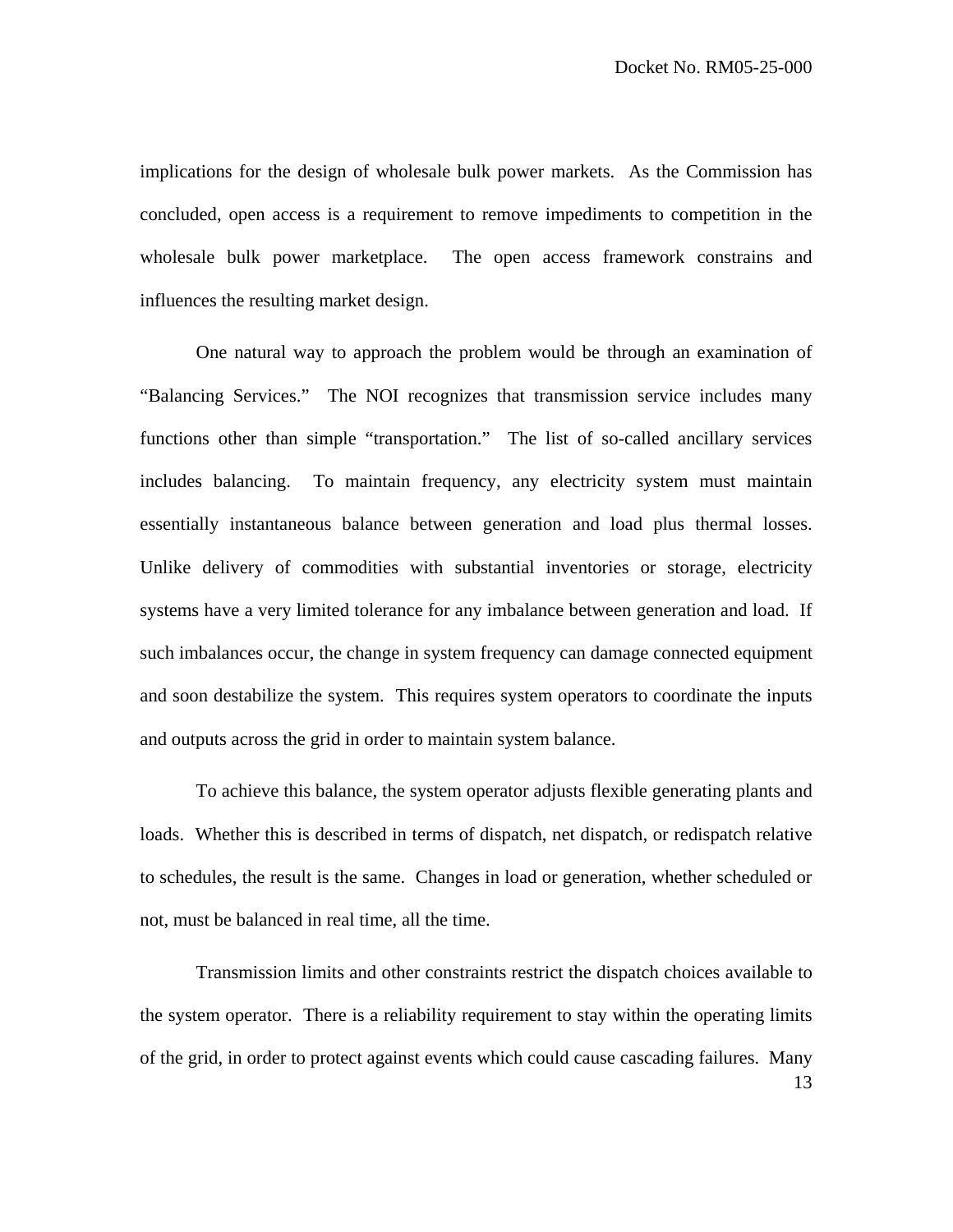of the constraints depend on possible contingencies, and the dispatch must be set so that power flows would still be feasible in the event of the contingency. This inherently requires calculation and central coordination. The constraints cannot be monitored by observing only the state of the system, or simply posted and used by market participants.

These requirements for system balancing and dispatch existed before electricity restructuring, and continue in the context of wholesale electricity markets. Thus the balancing system and management of transmission constraints in real time requires a system operator. The system operator adjusts flexible load and generation in order to dispatch or redispatch the system and respect the security constraints. Whether intentionally or as a byproduct, by whatever name, these actions amount to providing a security constrained dispatch.

In addition, system operators have traditionally considered cost in order to achieve an economic dispatch. This is not new. There must be some criterion to guide the choice of which generation and load should be adjusted to achieve the security constrained dispatch, and the natural choice is to seek the most economical combination within the many constraints. In a traditional system the costs might be determined by engineering estimates. In wholesale markets the offers of generation and bids by load would serve the same function. In some cases, market power mitigation rules may restrict bids to reflect engineering estimates of costs. But in all systems, this criterion leads to a bid-based security constrained economic dispatch.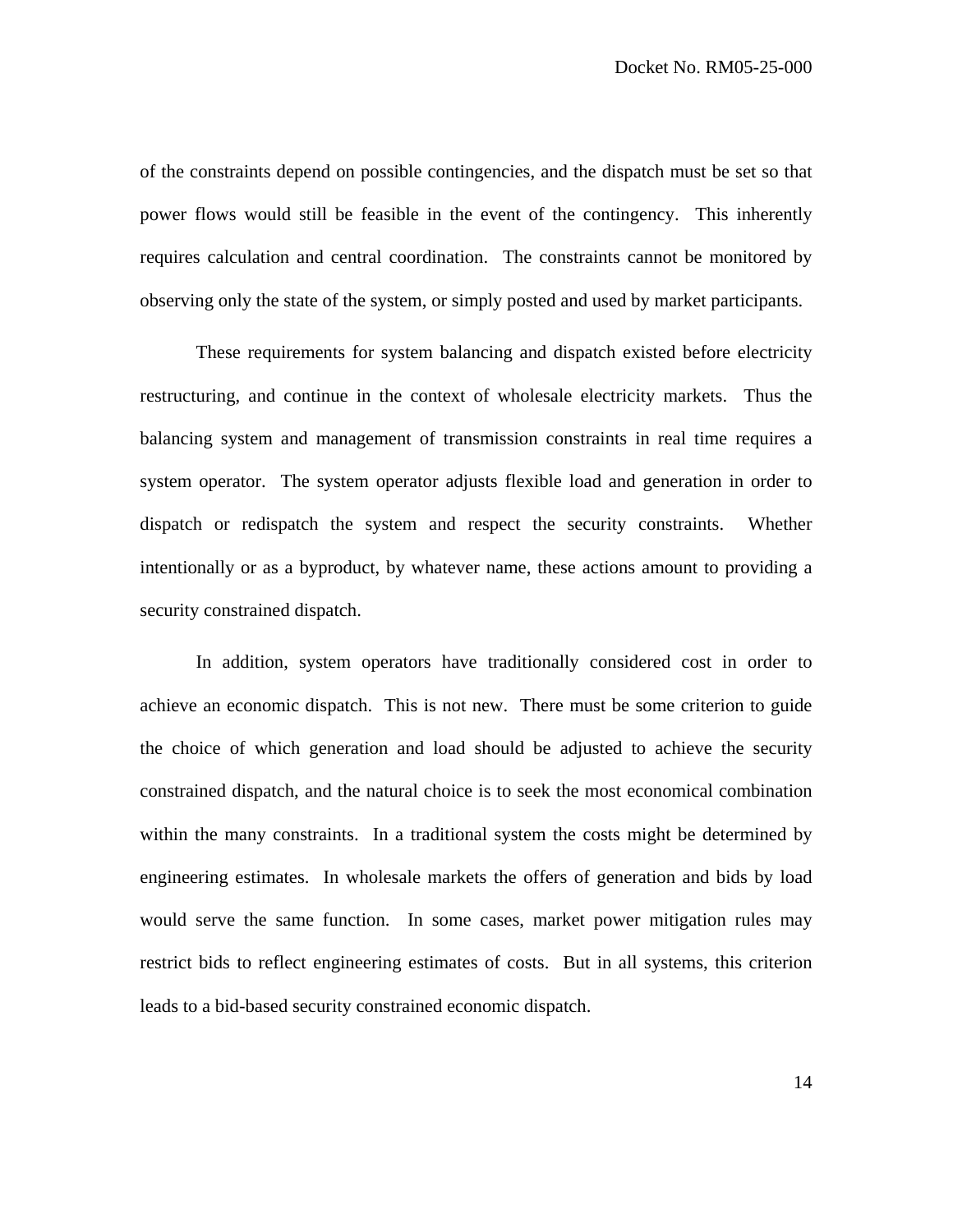Following the requirements of the Energy Policy Act of 2005 (EPAct 2005) the Commission has underway a separate process to examine the benefits of security constrained economic dispatch.

"Within one year, FERC shall convene regional joint boards under sec. 209 of the FPA to study security constrained [economic *sic*] dispatch in various market regions and submit to Congress a report on the recommendations of the joint boards. A member of the Commission will chair each board and participate. (sec.  $1298$ )"<sup>16</sup>

 This is another example of the connection, rather than independence, of the various issues. The NOI covers transmission service rules and pricing, and this includes balancing service. By necessity balancing services entail security constrained dispatch. Hence, unless there is some intent to structure balancing and congestion management services so that they are purposely uneconomic, a practice which contributed to the California fiasco, $17$  the transmission balancing and congestion management services are the same thing as security constrained economic dispatch.

 If a transmission provider operates a balancing service that does not amount to a security constrained economic dispatch for all participants, then by definition there would

<sup>&</sup>lt;sup>16</sup> FERC Web Page on EPAct 2005 initiatives, http://www.ferc.gov/legal/maj-ord-reg/fed-sta/enepol-act.asp.

<sup>&</sup>lt;sup>17</sup> "The problem facing the [California] ISO is that the existing congestion management approach is fundamentally flawed and needs to be overhauled or replaced." Federal Energy Regulatory Commission, "Order Accepting for Filing in Part and Rejecting in Part Proposed Tariff Amendment and Directing Reevaluation of Approach to Addressing Intrazonal Congestion," Docket ER00-555-000, 90 FERC 61,000, Washington DC, January 7, 2000, p. 9. See also Federal Energy Regulatory Commission, "Order Denying Requests for Clarifications and Rehearing," 91 FERC 61,026, Docket ER00-555-001, Washington DC, April 12, 2000, p.4.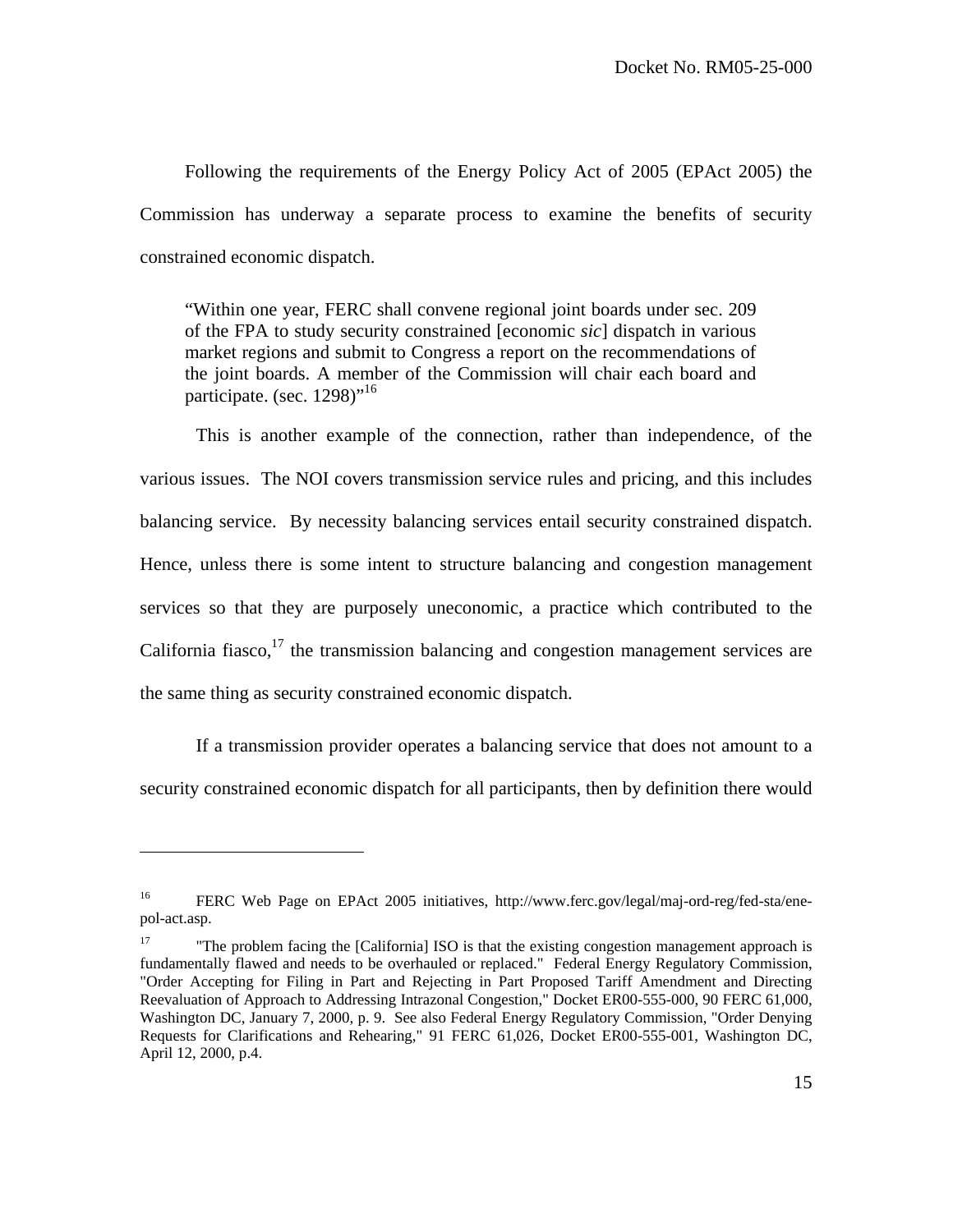be economic opportunities available to the transmission provider that were not available to other market participants. In addition to the increased cost, administrative rules would be required to limit participation. The resulting lack of transparency would ensure that there were ample opportunities for discrimination in choosing which generation or load to redispatch. In many cases it might be a necessity for the transmission provider to turn to the plants it controls in order to meet the needs of system balancing and congestion management.

 If the transmission provider operates a balancing service that does follow the principles of bid-based security constrained economic dispatch, then an immediate issue is the definition of the prices that will apply for transmission usage. It is by now well known that there is only one system of real time prices that is consistent with the results of a security constrained economic dispatch and the actual flow of power on the grid. This is the system that produces prices that in principle differ at every location to reflect the marginal cost of meeting an additional unit of load at each location under the security constrained economic dispatch. The generic term is locational marginal price (LMP) reflecting both the effect of marginal losses and marginal system congestion costs. The LMP at a location is the consistent price to apply for imbalances in scheduled load or generation. In addition, the difference between the prices at the source and destination provides the marginal opportunity cost of transmission incorporating the effect of the actual power flows.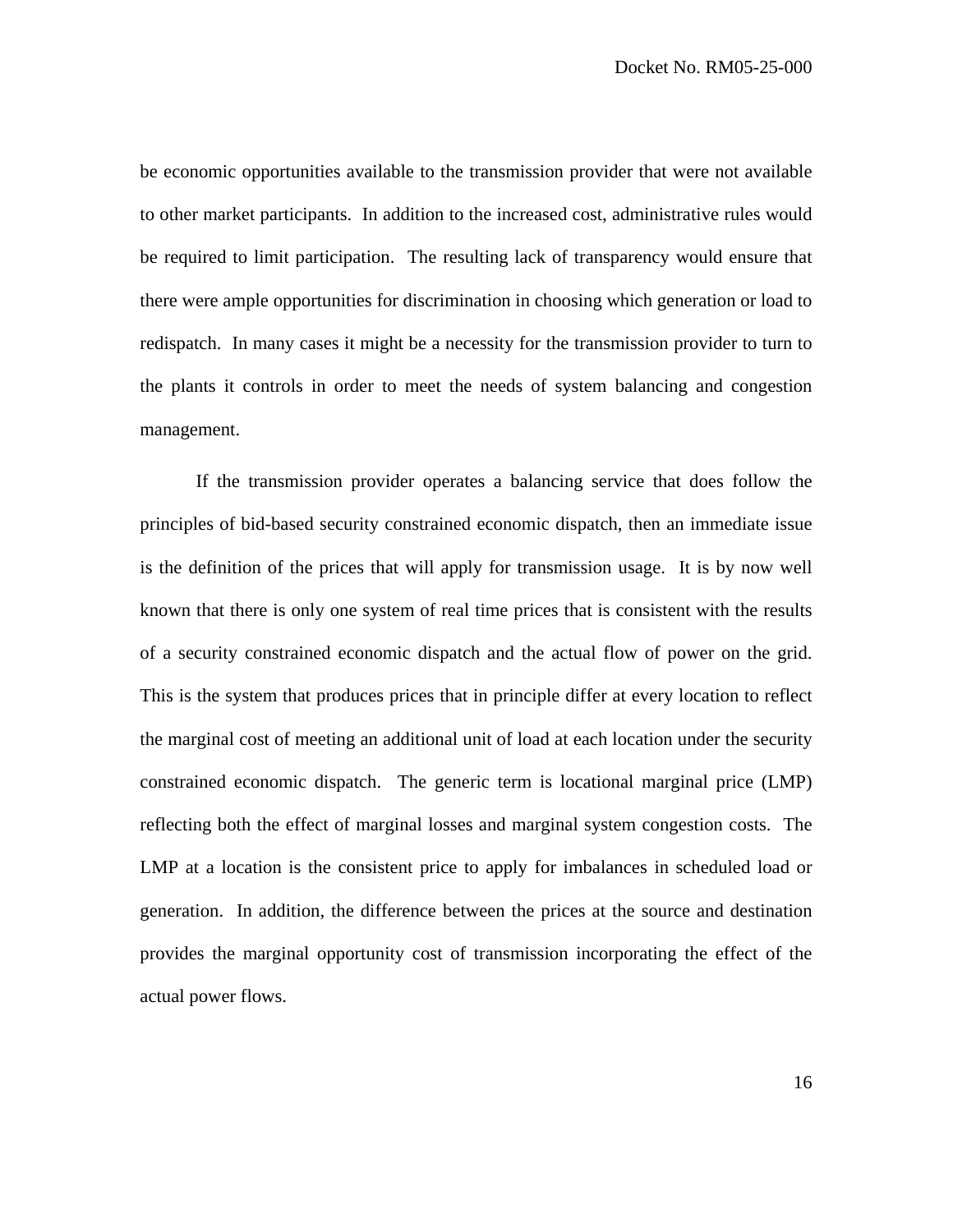Applying these locational prices to the actual payments and real time settlements provides a number of advantages. Most importantly, by construction these are the prices that reinforce reliability by making the individual incentives for generators and loads reflect the requirements of reliability and system constraints. Using any other pricing system would guarantee, by definition, that the resulting operating incentives for the market participants would be to behave in ways that are in conflict with reliability and the constraints on the system.

 One major challenge is to operate the wholesale power market in a way that reinforces reliability. As described by the Blackout Task Force:

"The need for additional attention to reliability is not necessarily at odds with increasing competition and the improved economic efficiency it brings to bulk power markets. Reliability and economic efficiency can be compatible, but this outcome requires more than reliance on the laws of physics and the principles of economics. It requires sustained, focused efforts by regulators, policy makers, and industry leaders to strengthen and maintain the institutions and rules needed to protect both of these important goals. Regulators must ensure that competition does not erode incentives to comply with reliability requirements, and that reliability requirements do not serve as a smokescreen for noncompetitive practices."<sup>18</sup>

 The use of prices and balancing rules that do not reflect the reliability constraints would seriously compromise the ability to meet this challenge. Thus the system operator would have to devise and implement administrative rules to prevent perverse behavior, reducing the efficiency of the system and making it again difficult to avoid the

<sup>&</sup>lt;sup>18</sup> U.S.-Canada Power System Outage Task Force, "Final Report on the August 14, 2003 Blackout in the United States and Canada: Causes and Recommendations," April 2004, p. 140.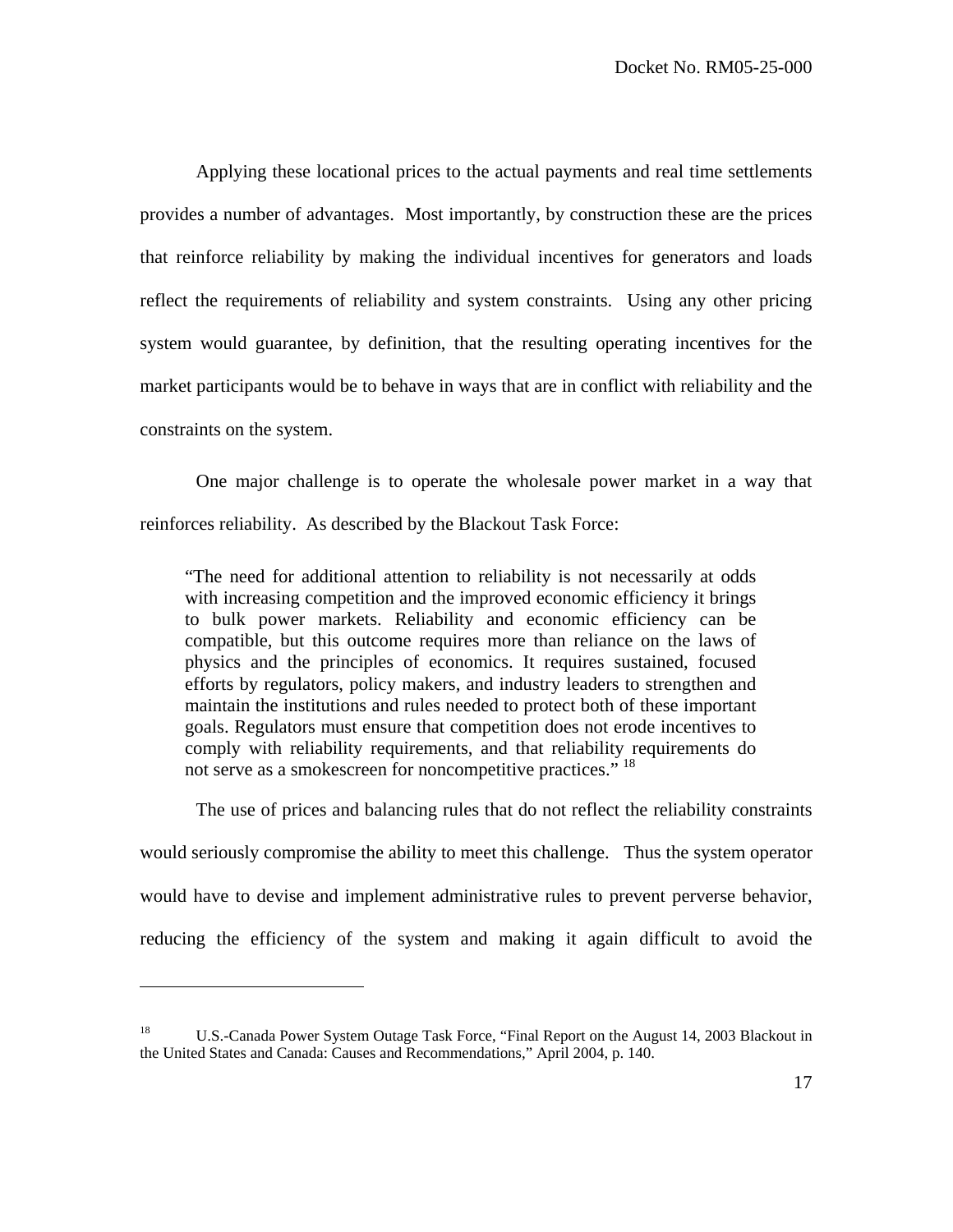opportunity or necessity for apparently undue discrimination among participants. However, with transparent locational pricing that reflects the full constraints of the bidbased security constrained economic dispatch, there would be no need for discrimination and the same real time prices would apply to all participants at or between locations.

 The locational price differences can be quite substantial, often as a result of the same underlying network interactions that invalidate the assumptions of the contract path. Despite repeated attempts to dismiss this reality and assume away the problem, it is now commonplace that the costs of marginal losses and congestion can have major effects on the value of power at different locations.<sup>19</sup>

 The locational prices provide a further advantage in addressing the problem of defining both ATC and long-term transmission rights. The volatility of these prices, especially the volatility of the difference in the prices between locations, would create an obvious need for a hedging instrument to provide long-term predictability of the cost of transmission on average if not at the margin. The natural approach that follows from the use of locational prices and bid-based security constrained economic dispatch would be the system familiar to the Commission under the generic heading of financial transmission rights (FTR). In the simplest case, an FTR would be a contract to pay (or charge) the holder the difference in the locational prices between two locations. When

<sup>&</sup>lt;sup>19</sup> A simple perusal of the locational prices for any of the RTO web pages would confirm this reality. For further discussion, see William W. Hogan, "Getting the Prices Right in PJM: Analysis and Summary: April 1998 through March 1999, The First Anniversary of Full Locational Pricing," Center for Business and Government, Harvard University, April 2, 1999. (available at www.whogan.com )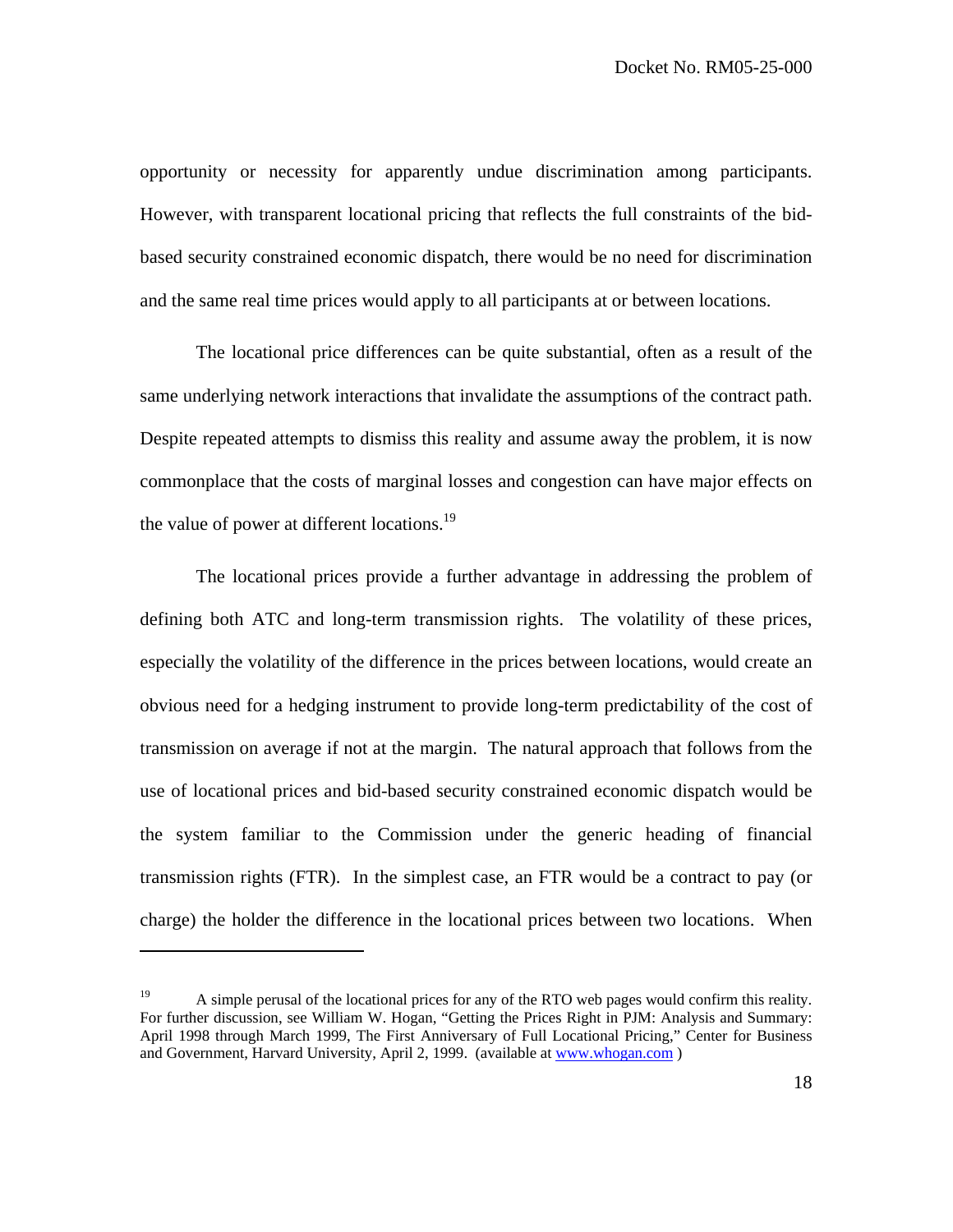combined with the corresponding but opposite payment for the actual use of the transmission system between the two locations, but not on a contract path, the net effect of holding an FTR would be to allow the transmission at the fixed price of contract, not at the volatile price of the real time transaction. In other words, the FTR provides a service that is similar to a physical "right" to "transport" power between two locations.<sup>20</sup>

 A critical advantage of FTRs is that they provide an alternative approach to defining ATC. Unlike the contract path approach, the FTRs reflect the actual power flows in the transmission system under the many system constraints. A standard test is that the collection of FTRs awarded should be simultaneously feasible. As long as the set of FTRs continues to be feasible on the grid, this guarantees that the real time prices and charges for transmission use would be sufficient to fund the FTRs. However, it is not necessary that the set of FTRs be feasible in conjunction with the actual uses of the grid. Thus unlike the contract path approach, changing patterns of transmission use do not change the capacity of the grid in terms of the feasibility of the collection of FTRs. Coupled with a corresponding rule for awarding incremental FTRs for grid expansions, the FTRs become long-term rights without the fundamental defects of the contract path model. The long-trm rights are not affected by the day-to-day changes in the patterns of use of the grid. Furthermore, the FTRs do not constrain the actual pattern of use.

<sup>&</sup>lt;sup>20</sup> The actual FTR implementations allow for more diversity, including options, hub-and-spoke trading, and so on. However, the simple two location example provides the intuition that carries over in large part to the more diverse examples.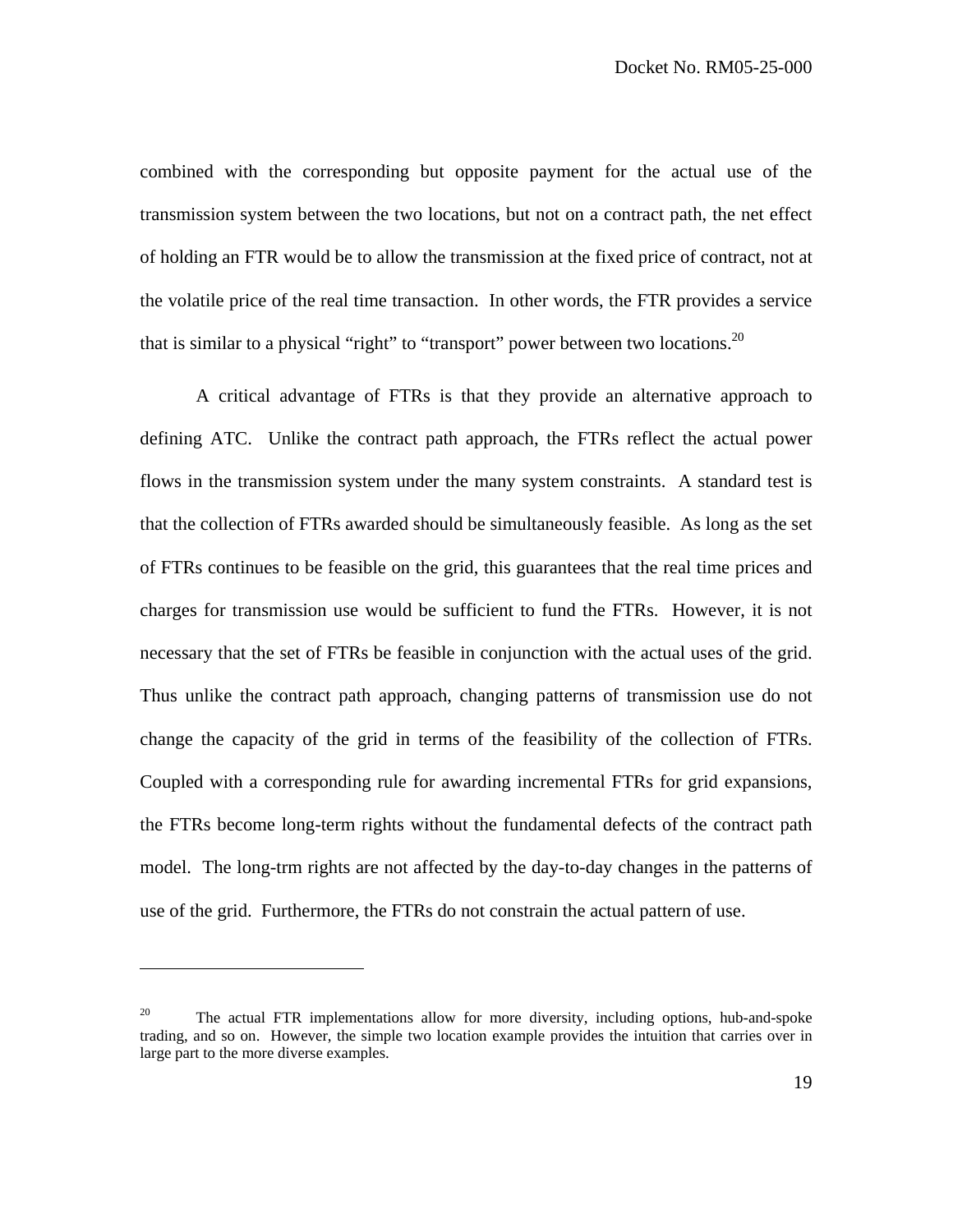It follows that the alternative definition of ATC would be the collection of FTRs. To be sure there could be many possible configurations of FTRs that would be within the ATC of the existing grid. But once the collection is identified and allocated, future changes in patterns of grid use would not invalidate the definition. The set of FTRs could be reconfigured as participants choose, as long as the reconfigurations always satisfied the simultaneous feasibility rules. The long-term rights conferred by FTRs could be a critical ingredient in supporting transmission investment.<sup>21</sup>

 With this definition of ATC and the long-term rights for transmission according to FTRs, there is a natural tool for providing priority for native load without violating the principle of open access and without creating undue discrimination. The FTRs could be allocated to the native load customers that are paying the fixed charges for the grid. This would provide the native load with the hedges for transmission usage charge. But the FTRs would not translate the priorities into actual limits on the use of the grid. All participants, and other peoples' native load, would be able to schedule transactions and participate in the bid-based security constrained economic dispatch at locational prices.

## **Getting the Prices Right**

 $\overline{a}$ 

 The basic open access framework recognizes that efficient and non-discriminatory balancing and congestion management service would conform to the principles of bid-

<sup>&</sup>lt;sup>21</sup> For further details, see William W. Hogan, "Transmission Market Design," Center for Business and Government, Harvard University, April 4, 2003, (available at www.whogan.com).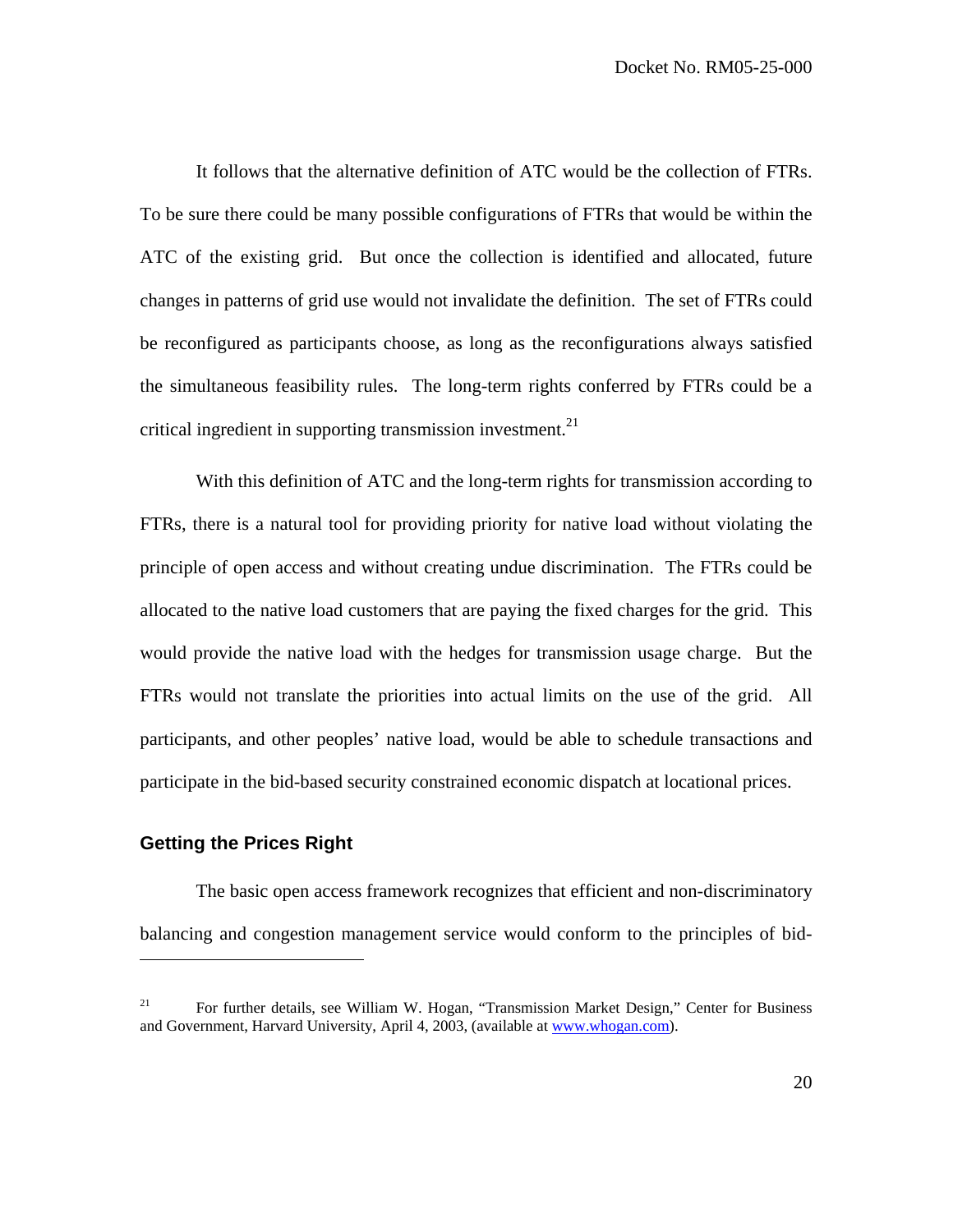based security constrained economic dispatch. Once this principle is established, it has implications for many other elements of the open access framework. For example, the revenues from payments for real-time transmission usage would be redistributed to the holders of FTRs. Hence, payment of the fixed charges for the grid would be structured as separate access charges, preferably according the license plate model already approved by the Commission. Payments for gird upgrades might be added to the license plate charges or assigned to the upgrade beneficiaries, along with the incremental FTRs made possible by the infrastructure investment.

 An important requirement would be to do everything possible to ensure that the locational prices reflected the real operating conditions, especially during periods of scarcity. A repeated problem in early incomplete implementations of the bid-based security constrained economic dispatch model with locational prices was reluctance to fully reflect the locational impacts. For example, in PJM in 1997, New England in 1998, and California in 1999, the Commission recognized that attempts to aggregate locations into a few zones had undermined the very principles outlined above and threatened reliability and economic efficiency.<sup>22</sup>

 These "zonal" models represent another example of false simplicity that actually had substantial unintended consequences. The comments of the California Independent System Operator (CAISO) capture the essence of the difficulty:

<sup>&</sup>lt;sup>22</sup> William W. Hogan, "Electricity Restructuring: Reforms of Reforms," Journal of Regulatory Economics, January 2002, Vol. 21, Issue 1, pp. 103-132.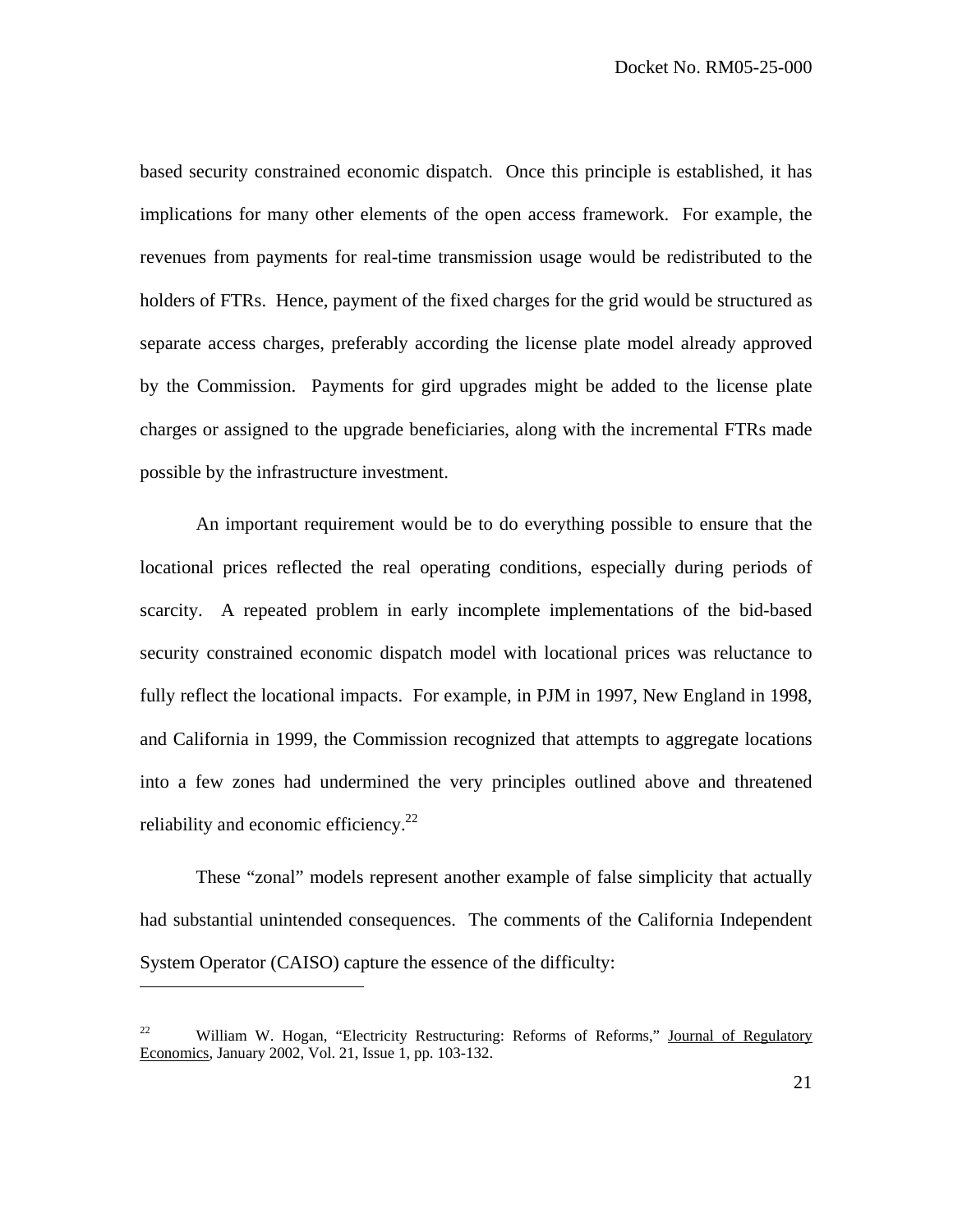"…in reality, the 'simplicity' of the zonal system only appears so because the complexity is assumed away, allowing market participants to ignore it in scheduling while the CAISO must manage it through real time adjustments and periodic modifications to the rules to mitigate novel gaming strategies as they arrive. ... it will be far simpler, and more transparent, to design forward [congestion management] procedures to be as consistent as possible with the real-time operating needs of the grid." $^{23}$ 

The results led the Commission to find that the system was "fundamental flawed"

and this precipitated the subsequent effort to reform the entire California market design.

More recently, a similar scenario has played out in the Texas case, with an early "simplified" zonal model producing unwanted results that made the market both less transparent and less effective. The outcome was a new effort for reform:

"The most complete long-run remedy for both the interzonal and intrazonal issues identified in this report would be to implement nodal markets, an option that is currently being evaluated in ERCOT. These markets would provide transparent prices for both generators and loads that would fully reflect all transmission constraints on the ERCOT network."<sup>24</sup>

 Without a locational model that truly reflects the locational differences, prices cannot be consistent with the real system conditions. This invariably creates a need for further administrative intervention to counteract the defects of the muted price signals.

 In addition to the failed zonal models, implementations of the LMP approach have lingering problems that operate through various price mitigation mechanisms and special dispatch dispensations that do not fully reflect the locational scarcity conditions.

 $23$  CAISO proposal, "Market Design 2002 Project: Preliminary Draft Comprehensive Design Proposal," January 8, 2002, p. 14.

 $24$  Potomac Economics, Ltd., 2004 State of the Market Report for the ERCOT Wholesale Electricity Markets, July 2005, p. xxv.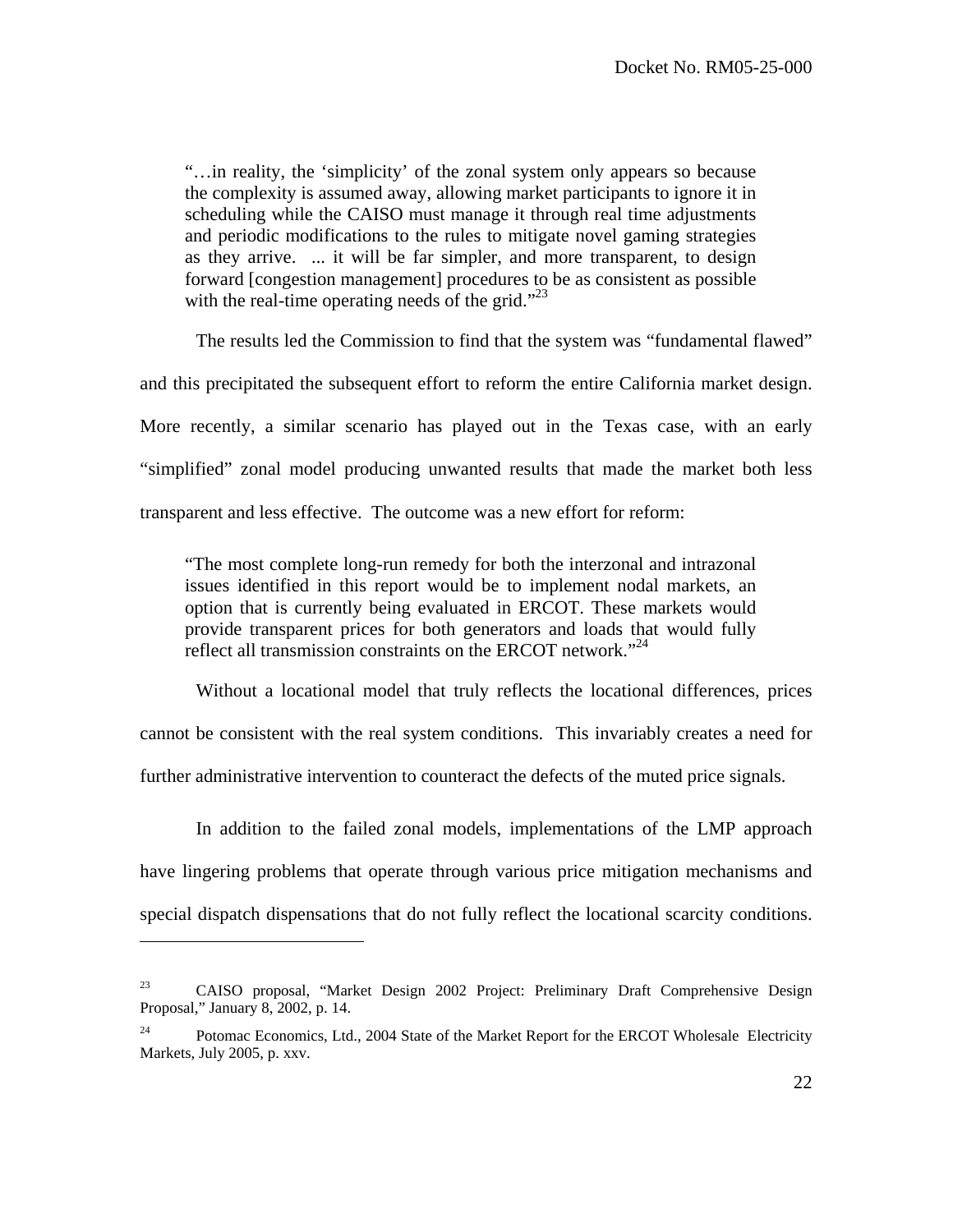This creates the so-called "missing money" problem wherein market prices are not sufficient to support enough infrastructure investment to meet reliability requirements. The problem is most immediate in the concerns about generation resource adequacy. The typical situation is not that there is not enough generation capacity in the aggregate. Rather the typical concern is the lack of adequate capacity of the right types and in the right locations. This in turn leads to calls for various types of capacity requirements that are intended to make up for the inadequate prices and provide the missing money. However, these resource adequacy proposals are themselves problematic. The alternative would be to address the root cause of the problem by getting the locational prices to reflect the real value of generation, especially in scarcity conditions.<sup>25</sup>

 In short, getting the prices right reinforces many virtuous intended consequences and would reduce or eliminate related problems that confront the Commission. In the context of competitive wholesale bulk power markets, it would be astonishing if anything would work very well if the price signals were systematically distorted. And without adequate price signals, everything is more difficult. But when prices do reflect the real and unavoidable physics and economics of the interconnected grid, the price incentives reinforce the requirements of reliability, support better investment for infrastructure and resource adequacy, simplify the operation of transmission service, provide a consistent

<sup>&</sup>lt;sup>25</sup> William W. Hogan, "On an "Energy Only" Electricity Market Design for Resource Adequacy," Mossavar-Rahmani Center for Business and Government, Harvard University, September 23, 2005. (available at www.whogan.com)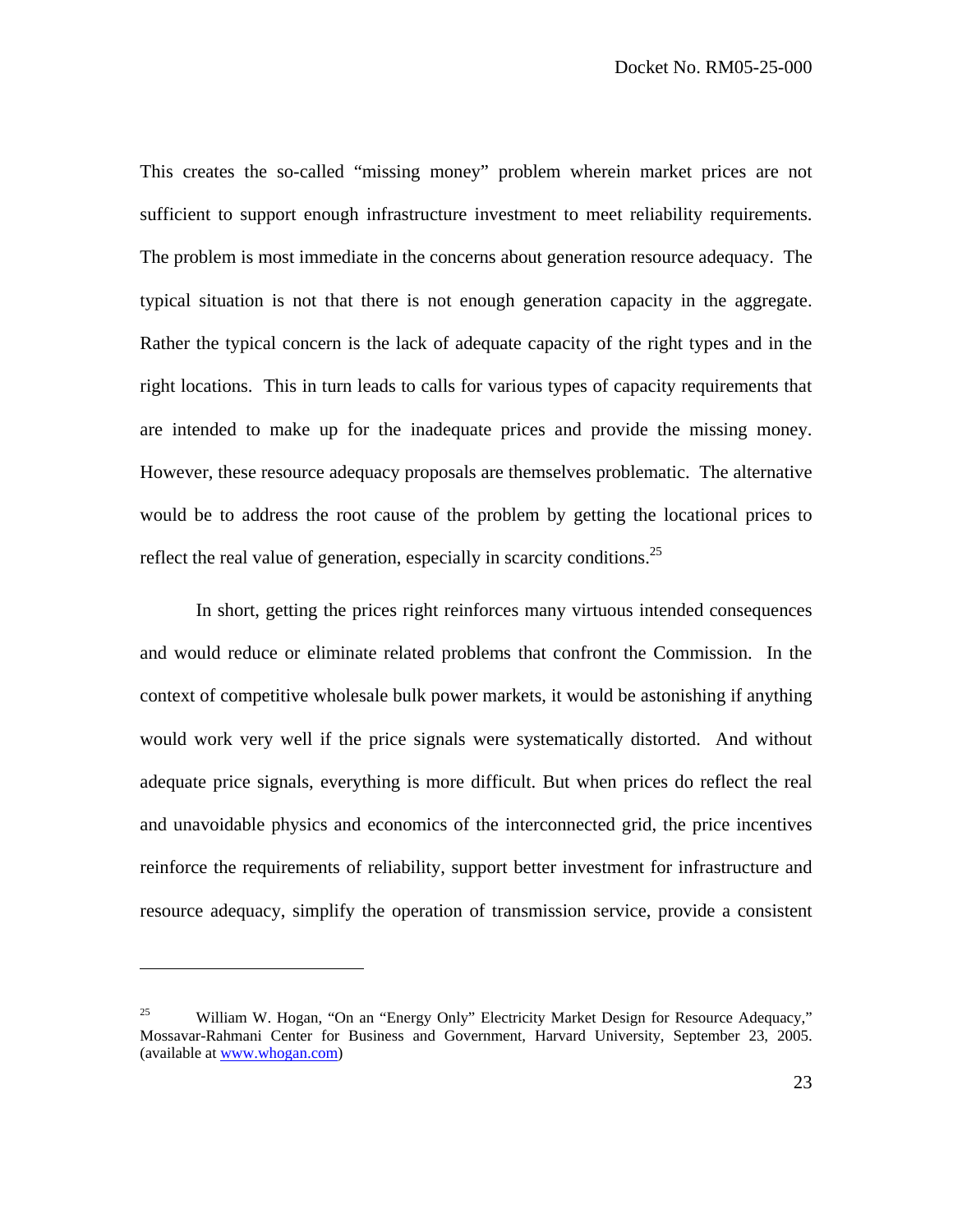instrument for long-term transmission rights, produce a workable definition of transmission capacity, allow the financial transmission rights to be awarded to native load that pays for the grid, increase transparency, and substantially reduce any opportunities for transmission providers to exercise undue discrimination. Furthermore, if there is a transition to more organized markets, the necessary foundation of bid-based security constrained economic dispatch with locational prices and financial transmission rights provides a consistent approach that could be extended to more formal day-ahead markets with economic and reliability unit commitment.

#### **Conclusion**

 The Commission should replace the contract path model, anywhere and everywhere. In Order 888, the Commission recognized the flaws of the contract path model. The Commission argued that it would be premature to impose generically a new pricing regime without the benefit of any experience with such pricing. The present review of the open access framework under the NOI presents a very different set of facts. There now is ample evidence that the contract path model is fundamentally flawed in material ways, and these flaws cannot be corrected with limited reform. Further the Commission has ample evidence that the basic open access framework built on the principles bid-based security constrained economic dispatch with locational prices and financial transmission rights works well both in theory and in practice. Whatever the merits of the choice of the contract path model in Order 888, there is no real alternative to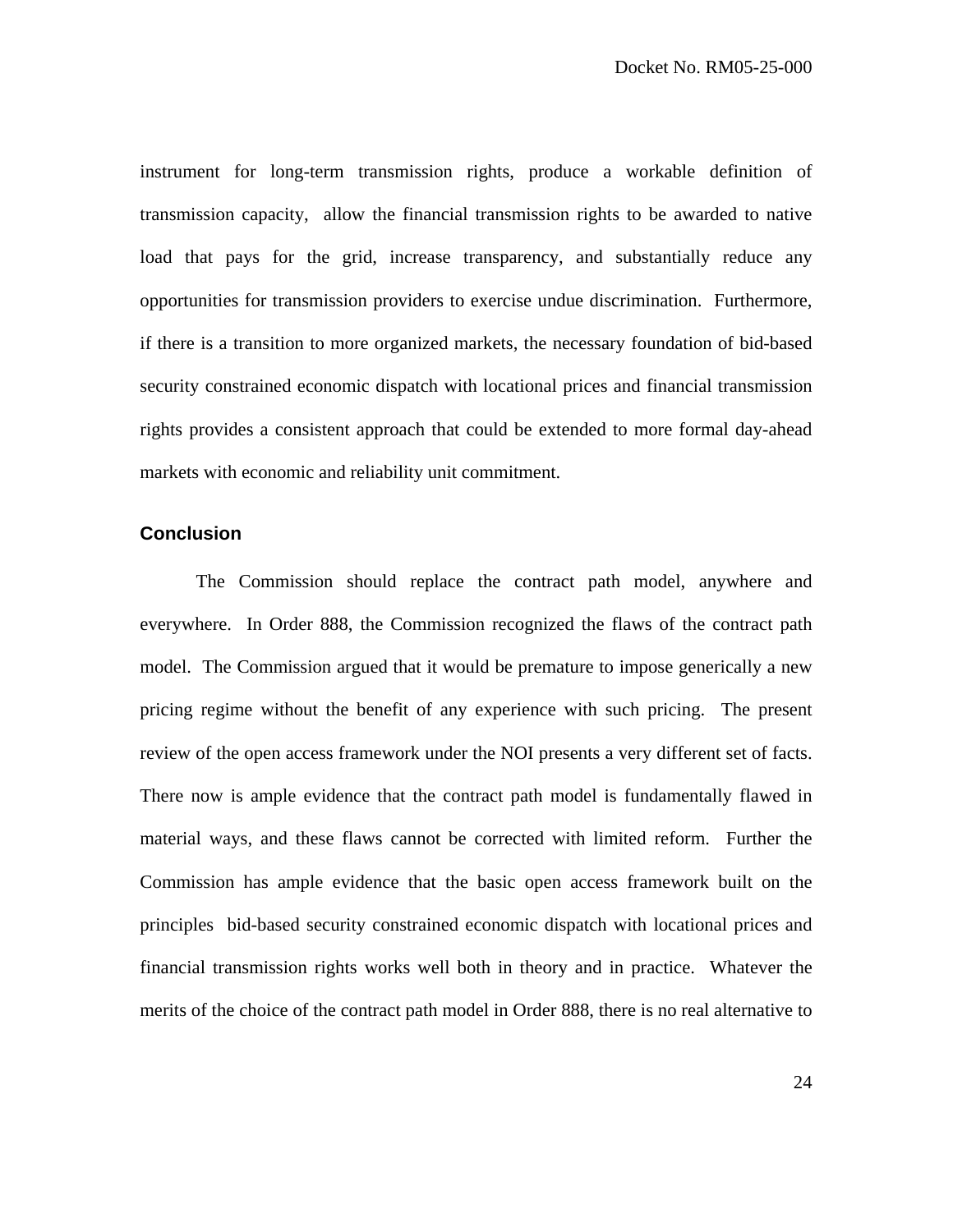replacing that model if the Commission is to fashion transmission service policies and address many other related problems to meet the Commission's stated objectives.

#### **Endnotes**

 $\overline{a}$ 

i William W. Hogan is the Lucius N. Littauer Professor of Public Policy and Administration, John F. Kennedy School of Government, Harvard University and a Director of LECG, LLC. This paper draws on work for the Harvard Electricity Policy Group and the Harvard-Japan Project on Energy and the Environment. The author is or has been a consultant on electric market reform and transmission issues for Allegheny Electric Global Market, American Electric Power, American National Power, Australian Gas Light Company, Avista Energy, Brazil Power Exchange Administrator (ASMAE), British National Grid Company, California Independent Energy Producers Association, California Independent System Operator, Calpine Corporation, Central Maine Power Company, Comision Reguladora De Energia (CRE, Mexico), Commonwealth Edison Company, Conectiv, Constellation Power Source, Coral Power, Detroit Edison Company, Duquesne Light Company, Dynegy, Edison Electric Institute, Edison Mission Energy, Electricity Corporation of New Zealand, Electric Power Supply Association, El Paso Electric, GPU Inc. (and the Supporting Companies of PJM), GPU PowerNet Pty Ltd., GWF Energy, Independent Energy Producers Assn, ISO New England, Luz del Sur, Maine Public Advocate, Maine Public Utilities Commission, Midwest ISO, Mirant Corporation, Morgan Stanley Capital Group, National Independent Energy Producers, New England Power Company, New York Independent System Operator, New York Power Pool, New York Utilities Collaborative, Niagara Mohawk Corporation, NRG Energy, Inc., Ontario IMO, Pepco, Pinpoint Power, PJM Office of Interconnection, PP&L, Public Service Electric & Gas Company, Reliant Energy, Rhode Island Public Utilities Commission, San Diego Gas & Electric Corporation, Sempra Energy, SPP, Texas Utilities Co, TransÉnergie, Transpower of New Zealand, Westbrook Power, Western Power Trading Forum, Williams Energy Group, and Wisconsin Electric Power Company. The views presented here are not necessarily attributable to any of those mentioned, and any remaining errors are solely the responsibility of the author. (Related papers can be found on the web the web at www.whogan.com )

<sup>ii</sup> William W. Hogan, selected submission to the Federal Energy Regulatory Commission: "Response to Notice of Public Conference and Request for Comments on Utility Issues," ["Transmission Capacity Rights for the Congested Highway: A Contract Network Proposal"] Docket No. PL91 1 000, April 1991; "Response to the Inquiry Concerning the Commission's Pricing Policy for Transmission Services Provided by Public Utilities Under the Federal Power Act," Docket No. RM93-19-000, November 1993; "Coordination for Competition in an Electricity Market." Response to an Inquiry Concerning Alternative Power Pooling Institutions Under the Federal Power Act, Docket No. RM94-20-000. March 1995; "Electricity Transmission Policy and Promoting Wholesale Competition." Initial Response to the Notice of Proposed Rulemaking Regarding Promoting Wholesale Competition Through Open-Access Non-Discriminatory Transmission Services by Public Utilities, Docket No. RM95-8-000, August 1995;